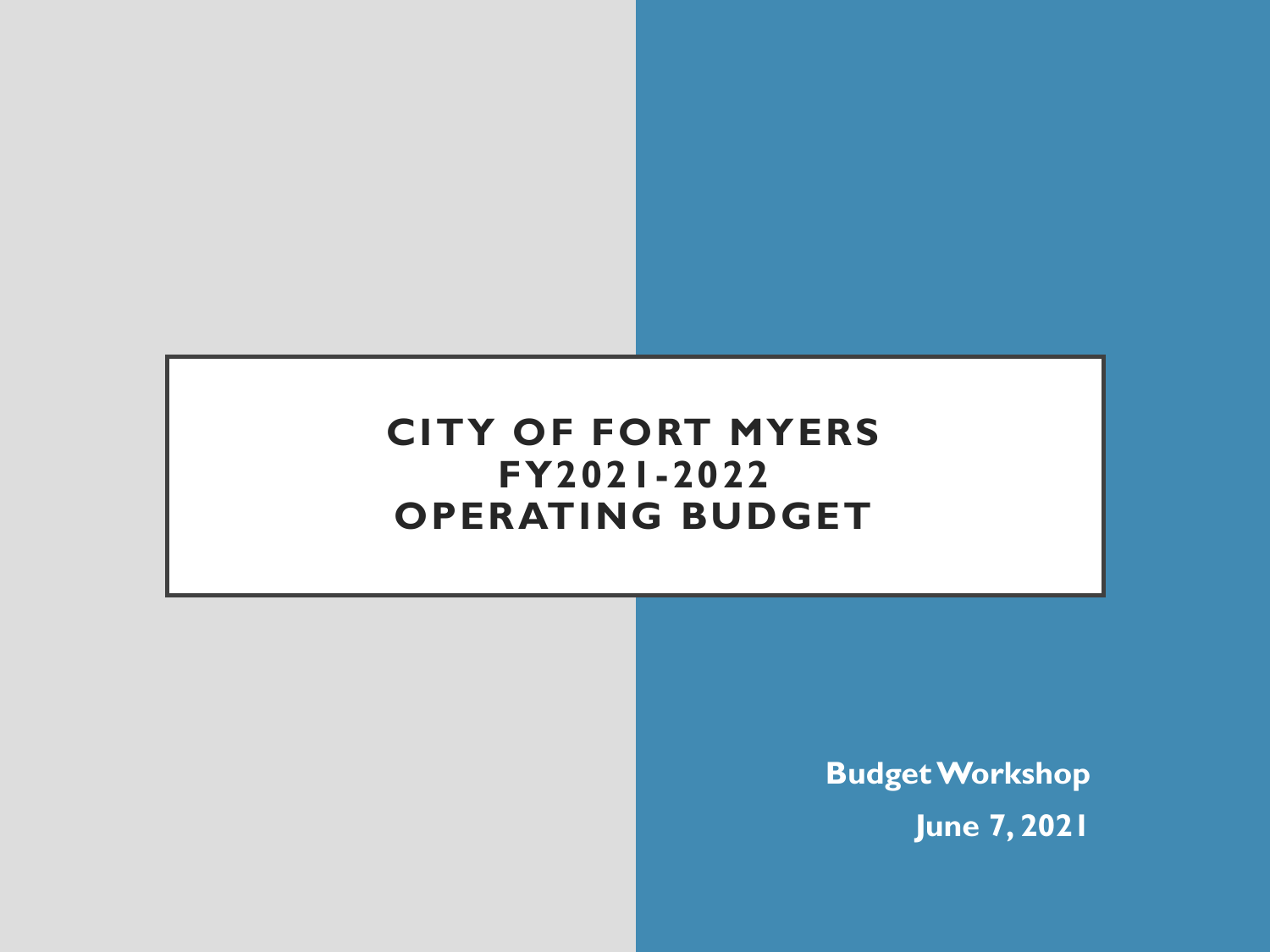- Budget Process
- Budget Timeline
- General Fund Revenues
- General Fund Expenditures
- Other Budget Development Considerations
- Next Steps

# TODAY'S AGENDA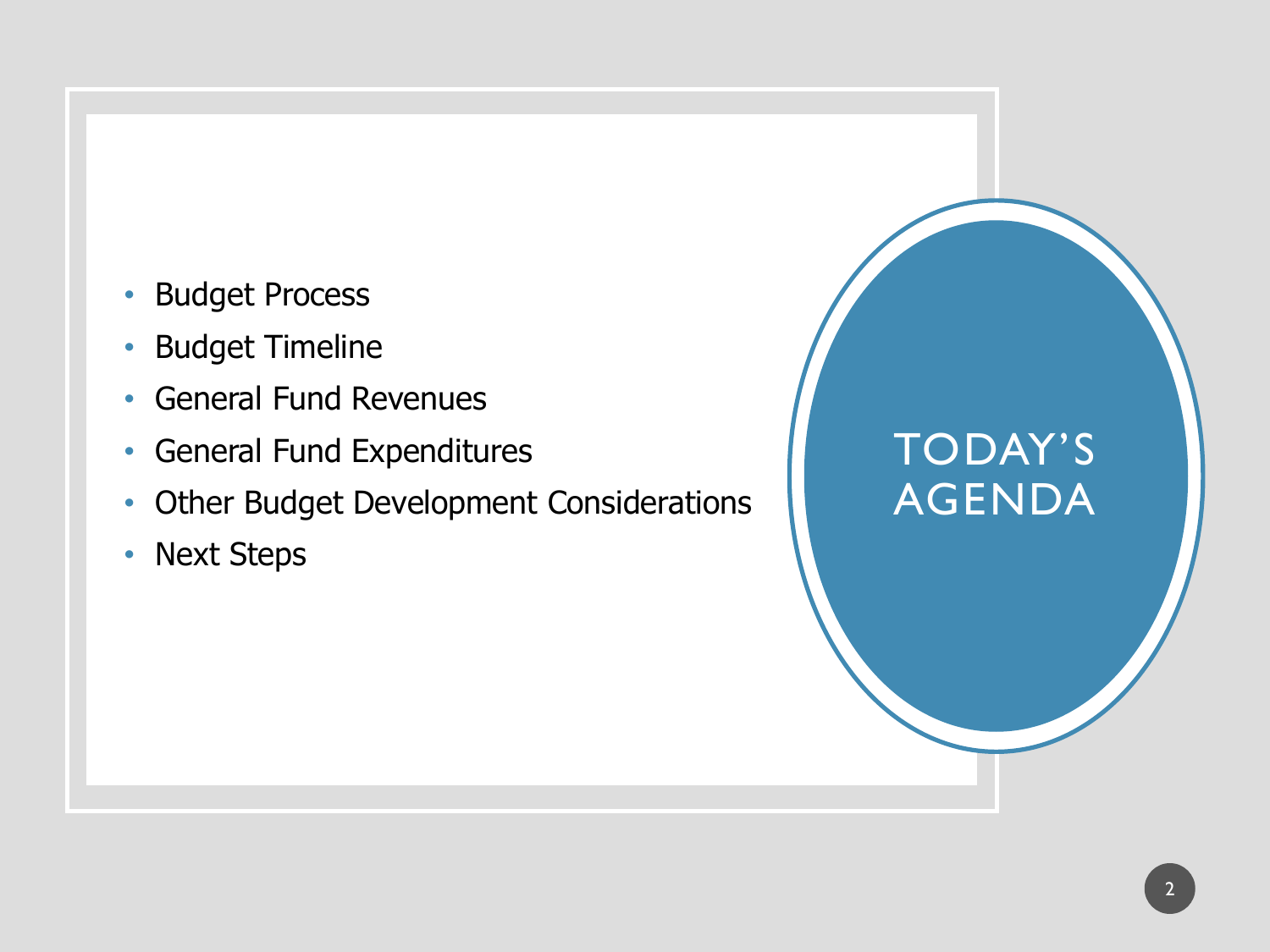#### BUDGET PROCESS

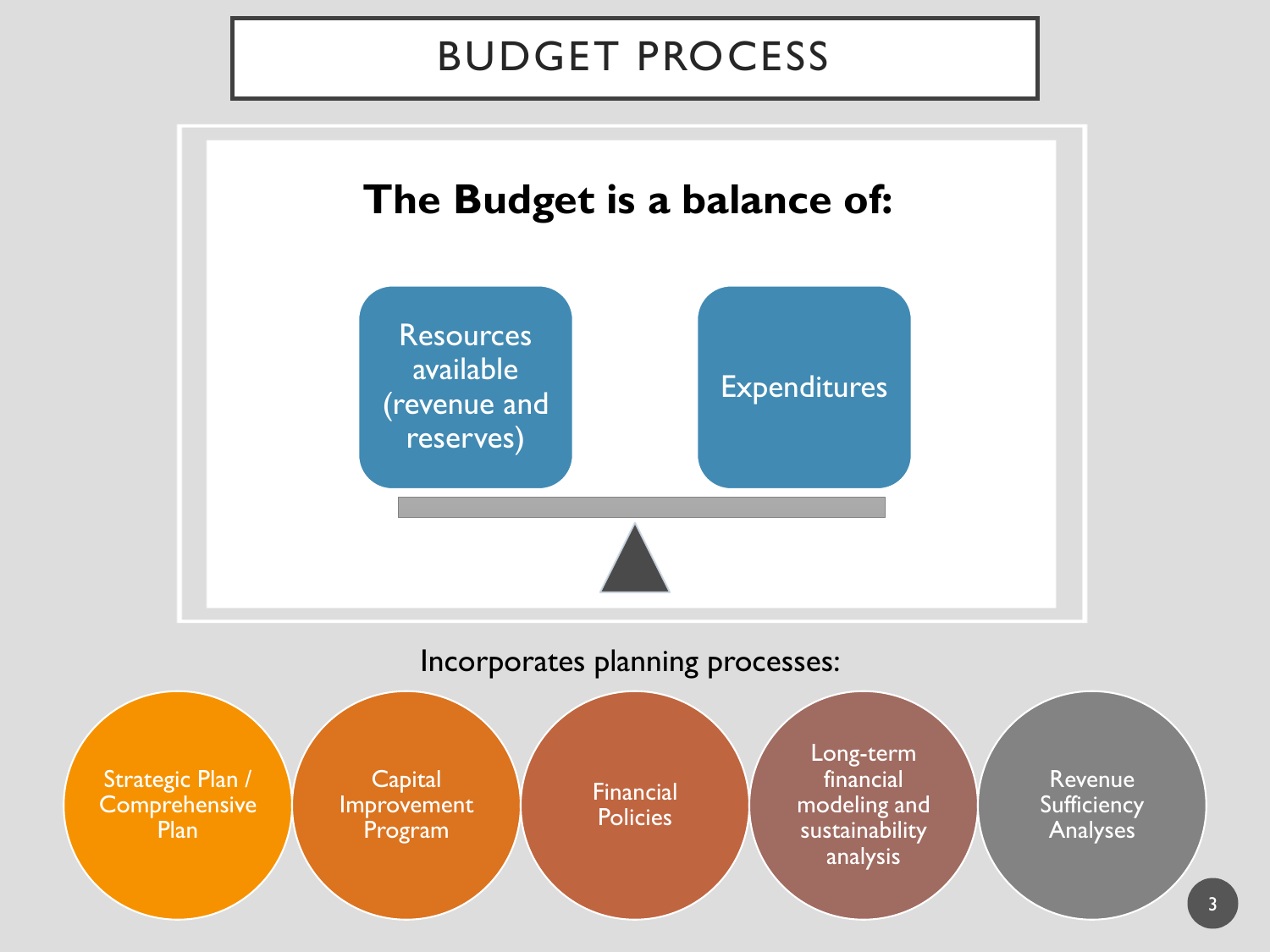## BUDGET PROCESS

- Updates to existing details of budget
- Supplemental requests
	- Additional positions
	- Operating needs in excess of base budget
	- New programs
- Prioritization
- Alignment to Strategic Plan
- Performance Measures
- Organization Chart
- Meetings take place with OMB, Departments and City Manager

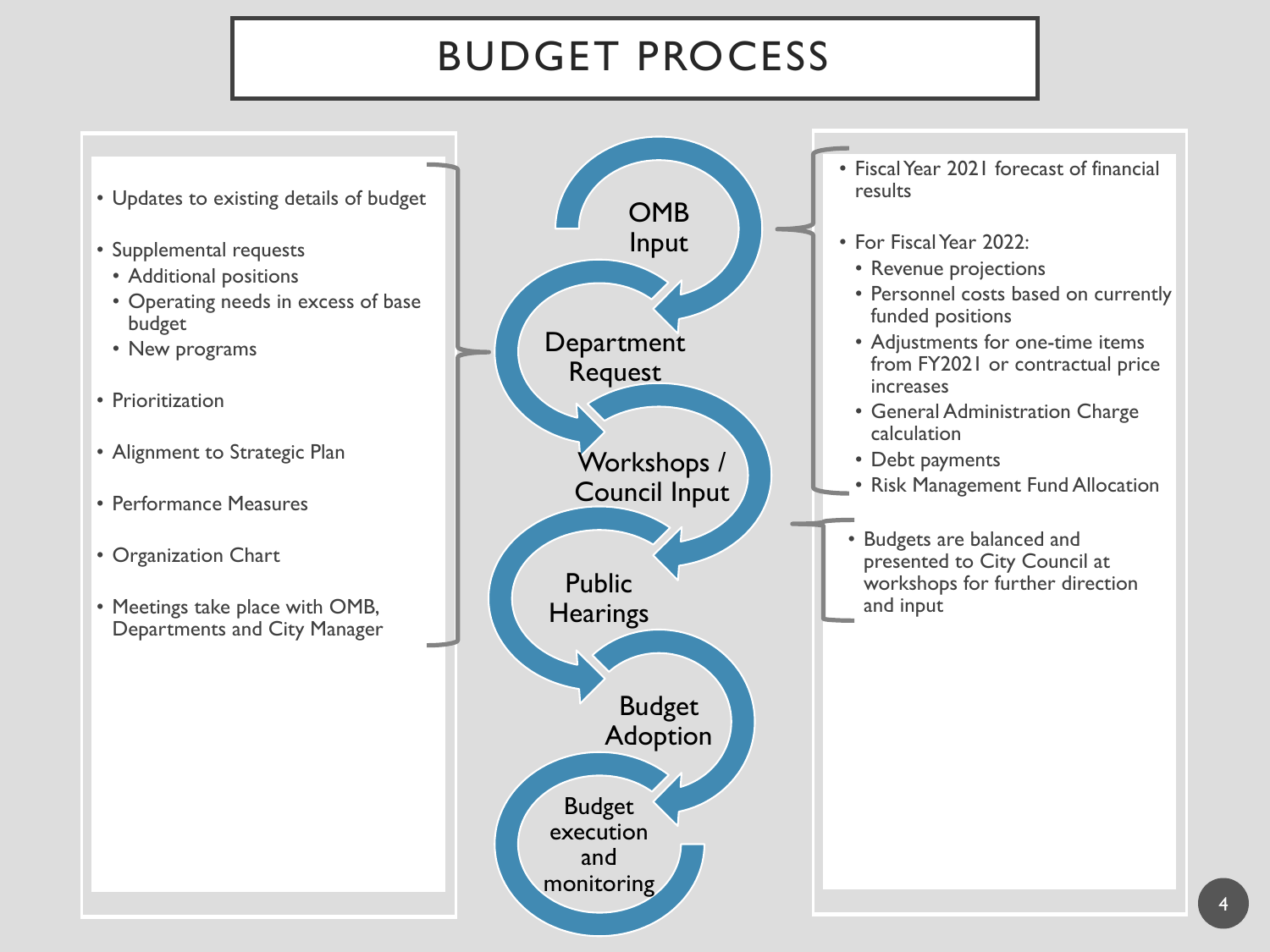# FISCAL YEAR 2022 BUDGET TIMELINE

#### **June 1, 2021**

City receives preliminary estimate of taxable values from Lee County Property Appraiser

#### **June 7, 2021**

First Budget Workshop

Departments, Budget Staff & City Manager meet to discuss budget submittals

#### **June 2021 and July 2021**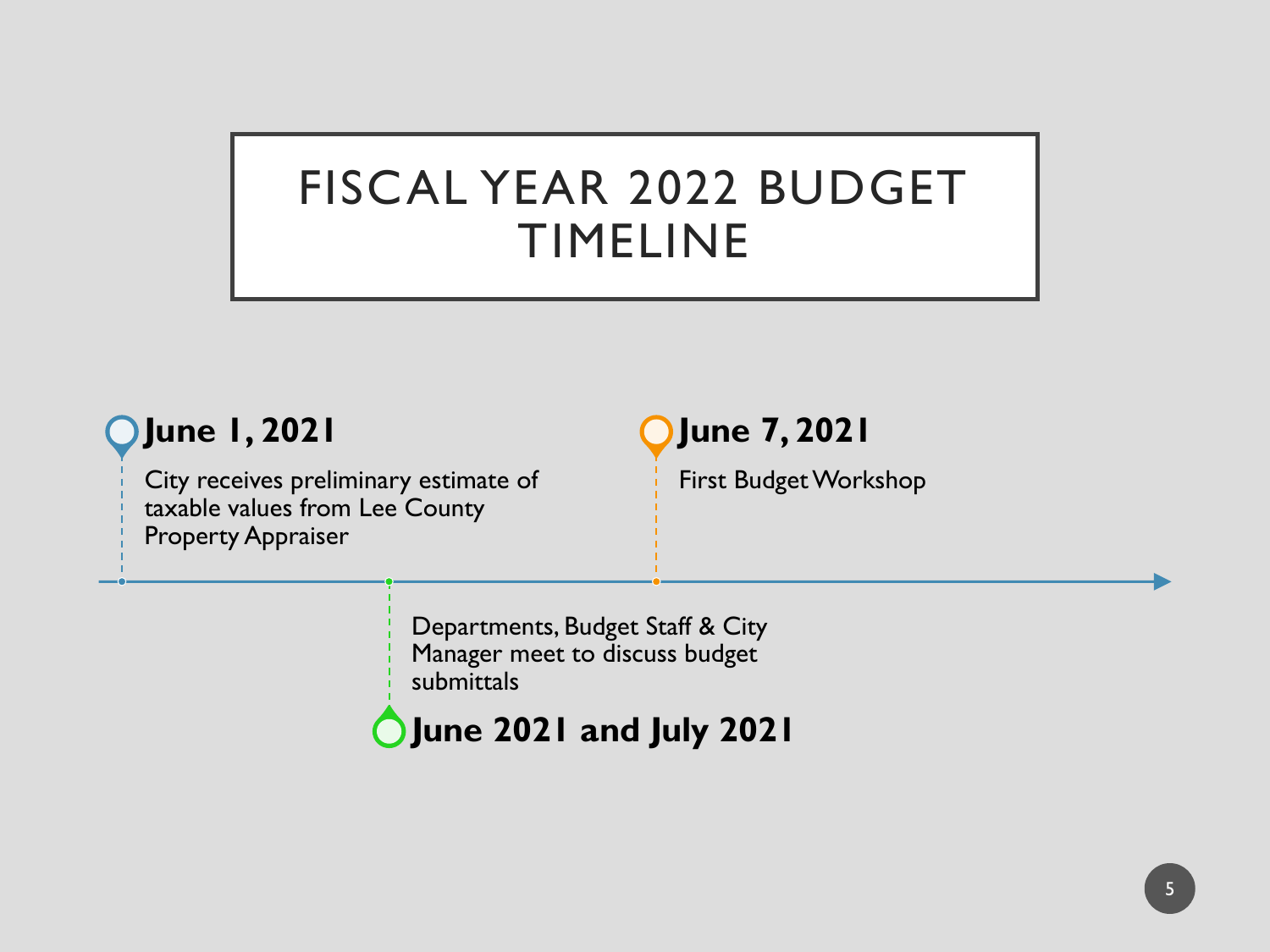# FISCAL YEAR 2022 BUDGET TIMELINE

#### **July1,2021**

City receives certified taxable values from Lee County Property Appraiser – sets the timeline for Truth in Millage (TRIM) compliance

Second Budget Workshop:

Presentation of the City Manager's recommended operating budget for all City funds

Determines the not to exceed millage rate

Provides overview of 5-year Capital Improvement Program

**July 29-30, 2021and August 2, 2021**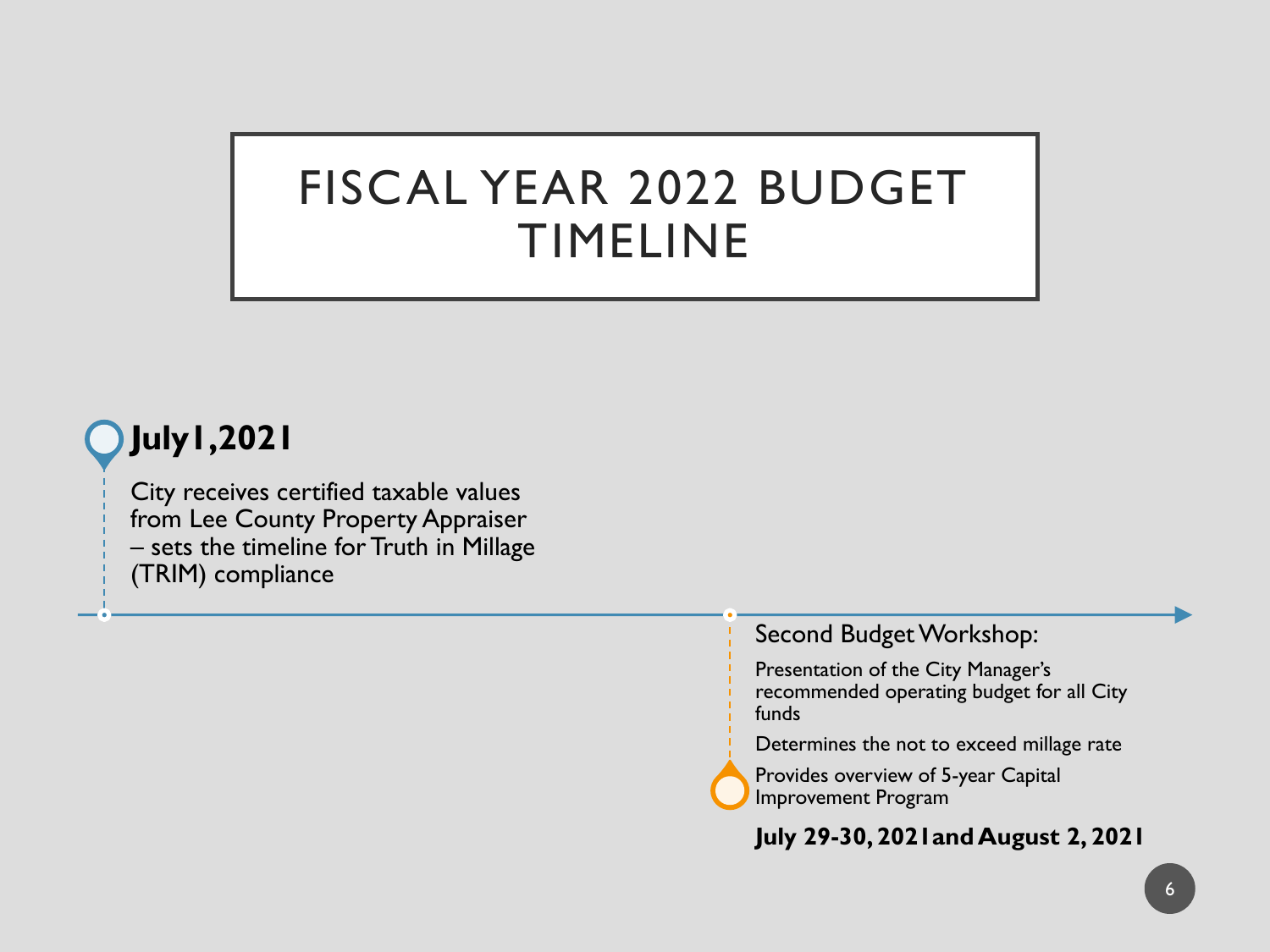# FISCAL YEAR 2022 BUDGET TIMELINE

#### **September 15, 2021**

Preliminary Budget Hearing on the tentative millage rate and citywide budget

> Second and final public hearing on the millage rate and budget:

> City Council adopts the millage rate and budget

City Council adopts the 5-Year Capital Improvement Program

**September 27, 2021**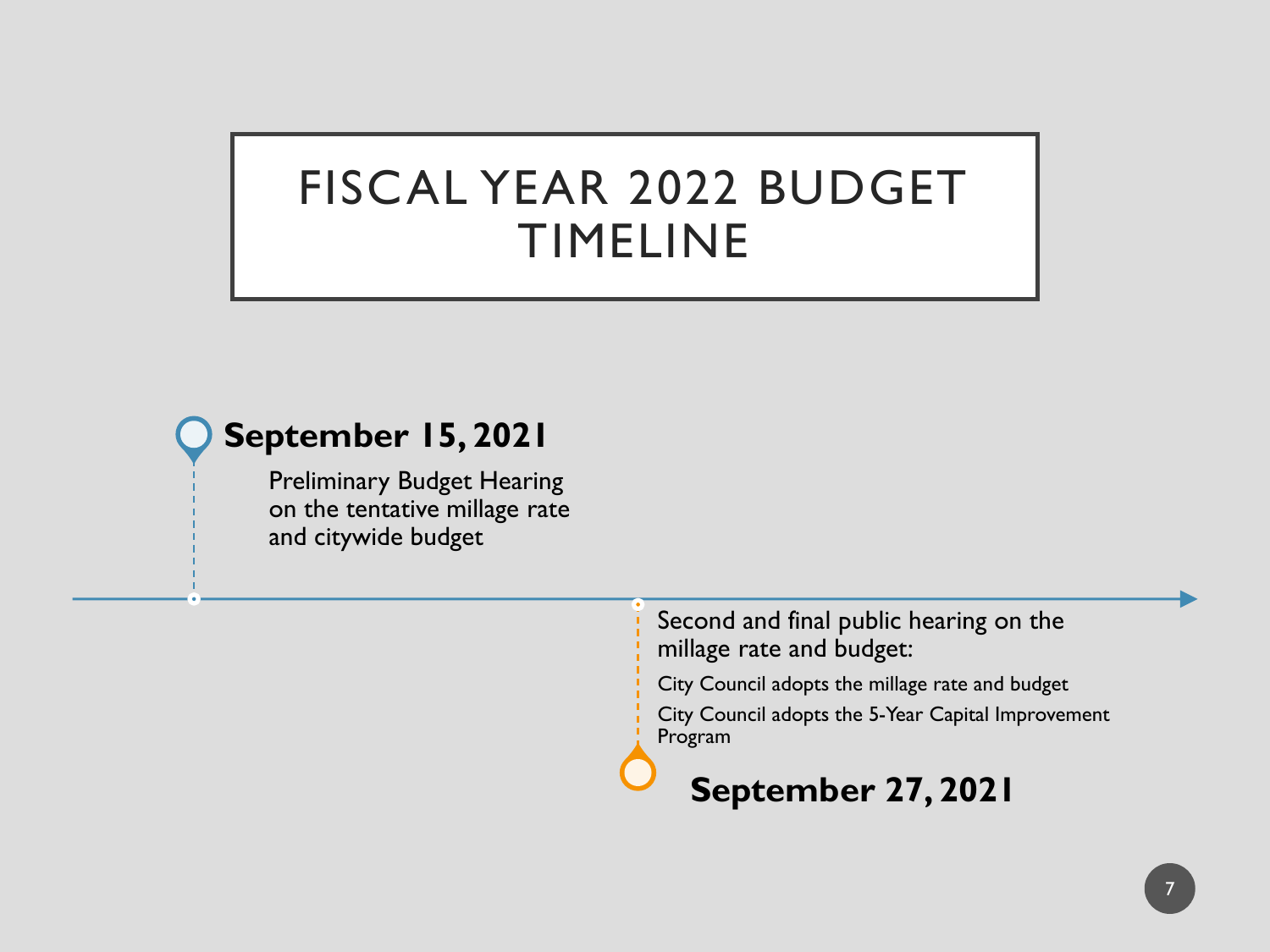## AD VALOREM REVENUE

| 2020 tax base (post VAB hearings)             | \$7,807,388,308 |
|-----------------------------------------------|-----------------|
| Increase to <b>existing</b> tax base, (4.33%) | \$337,765,796   |
| Estimated new construction, (4.70%)           | \$367,249,896   |
| Estimated 2021 tax base                       | \$8,512,404,000 |
| Overall increase in tax base                  | 9.03%           |
| Millage rate (rolled back rate)               | 7.6797          |
| FY2022 Property tax revenue budget*           | \$62,757,800    |
| FY2021 Property tax revenue budget*           | \$59,576,100    |
| Increase in property tax revenue              | \$3,181,700     |

\*Budget is approximately 96% of total tax levy due to early payment discounts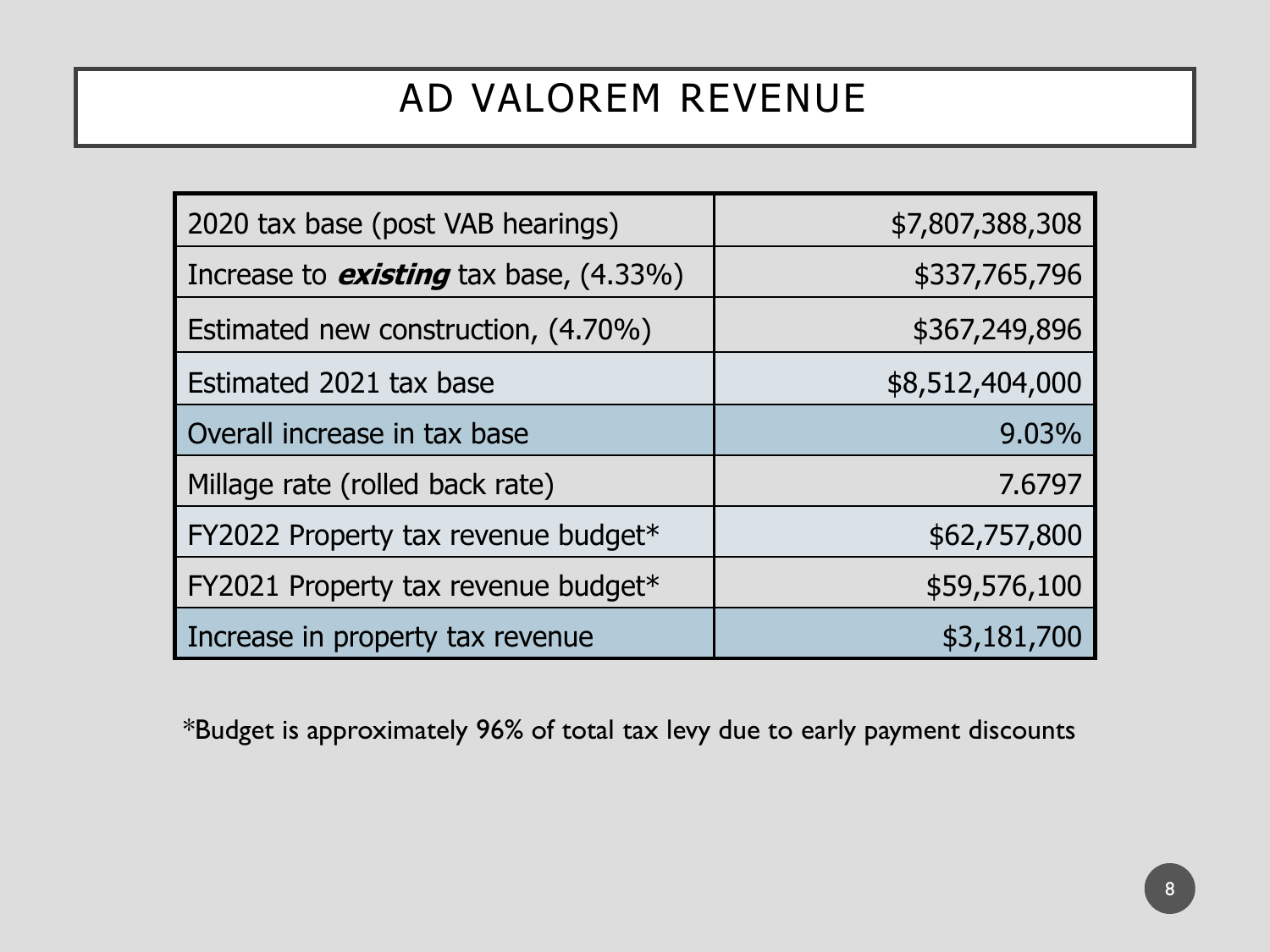

## TRENDS IN TAXABLE VALUE & MILLAGE RATES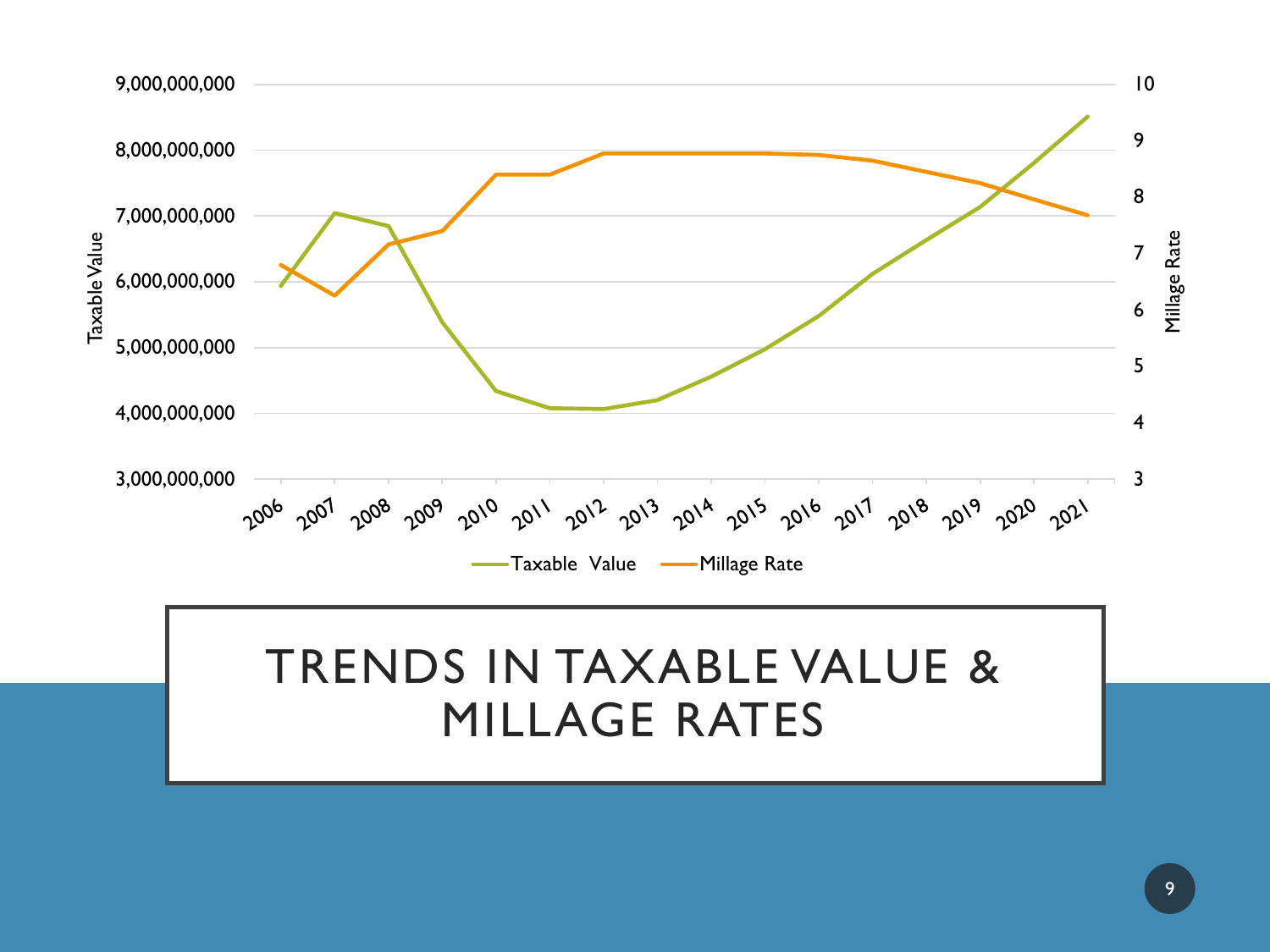## HISTORY OF HOMESTEAD EXEMPTION & PROPERTY VALUE CAPS

- **EXEMPLE Homestead Exemption** 
	- 1934: \$5,000
	- 1960's : increased to \$10,000
	- 1980: increased to \$25,000
	- 2008: added another \$25,000 on assessed values between \$50,000 & \$75,000
- **Annual Property Assessment Caps:** 
	- 1995: Save Our Homes homesteaded properties
		- Caps the increase to the assessed value by the lower of 3% or the change in the CPI Consumer Price Index (CPI) – For 2020 this is 1.4%
	- **D** January, 2008
		- Save our Homes portability provision
		- 10% cap for non-homesteaded property
		- Note: For 2020 tax roll, more than half of the City's properties had a capped value!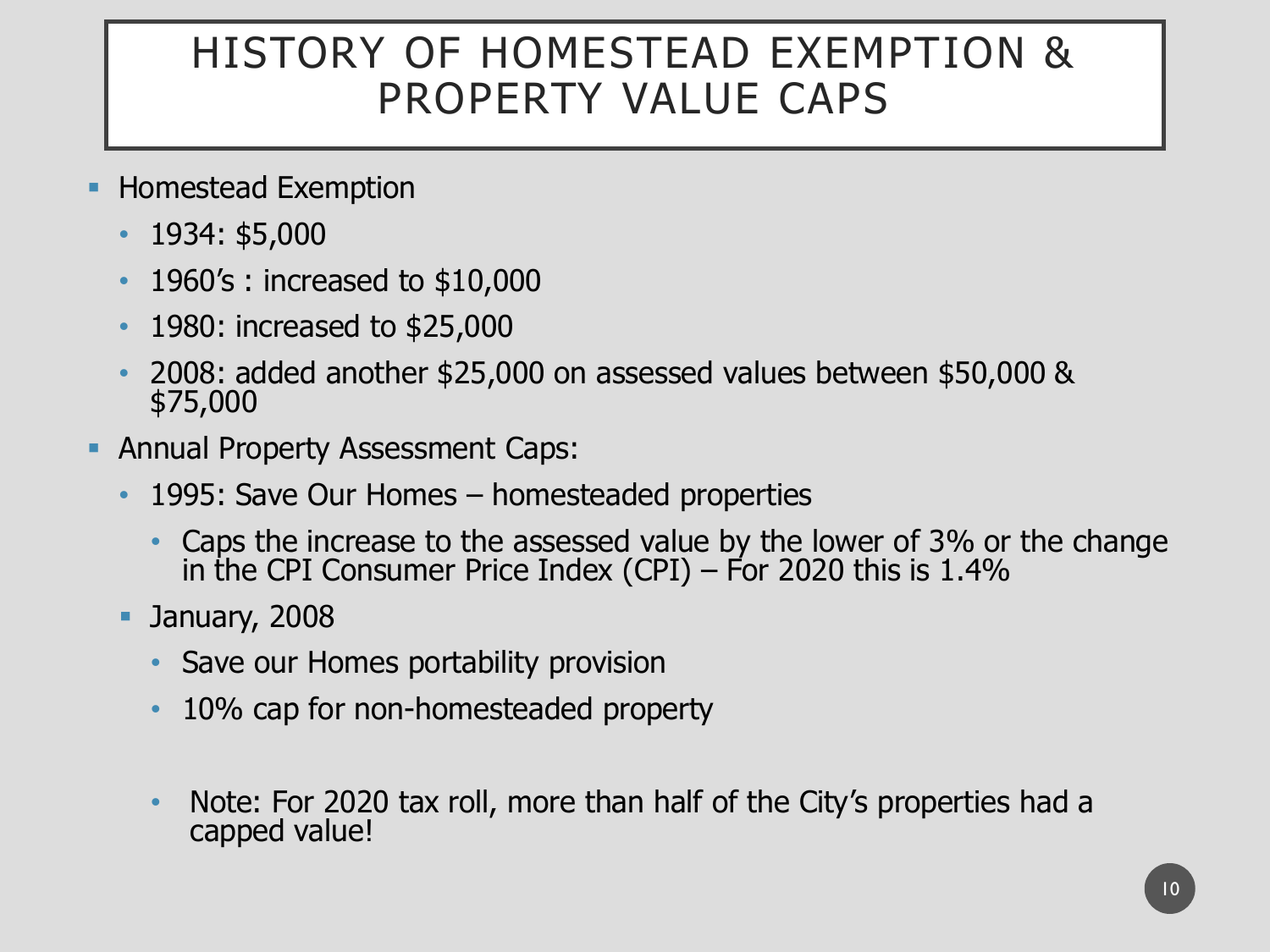**Public Service Tax** (Utility Service Tax): 10% tax on all purchases of electricity, natural, manufactured or liquefied petroleum gas and water service

|              | <b>2021</b>  | 2022         | \$ Change  | ℅      |
|--------------|--------------|--------------|------------|--------|
| FP&L         | \$7,750,000  | \$8,000,000  | \$250,000  | 3.2%   |
| Water        | \$2,200,000  | \$2,131,300  | (\$68,700) | (3.1%) |
| Gas          | \$215,000    | \$290,000    | \$75,000   | 34.9%  |
| <b>Total</b> | \$10,165,000 | \$10,421,300 | \$256,300  | 2.5%   |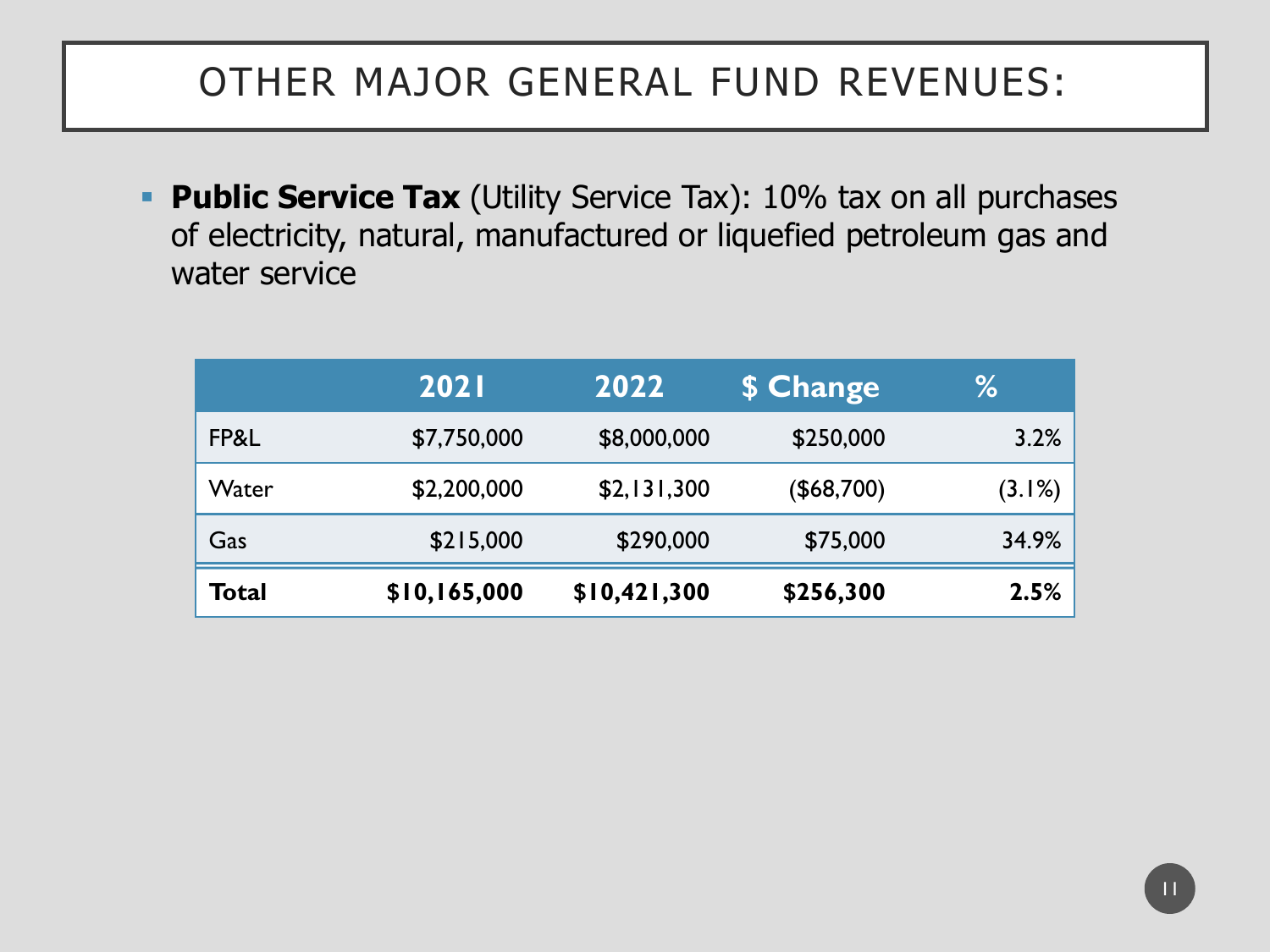#### ▪ **Sales Tax**:

- $\blacksquare$  Half-cent sales tax: Portion of the state sales tax  $\lnot$  City distribution based on population within the county
- **Municipal revenue sharing program: Portion of state sales tax collections in a** trust fund distributed to municipalities using an apportionment factor using population and ability to raise revenue

|                         | 2021        | 2022        | \$ Change | $\frac{O}{O}$ |
|-------------------------|-------------|-------------|-----------|---------------|
| Half-Cent sales tax     | \$6,600,000 | \$7,460,800 | \$860,800 | 13.0%         |
| Revenue Sharing program | \$2,258,000 | \$2,311,000 | \$53,000  | $2.4\%$       |
| <b>Total</b>            | \$8,858,000 | \$9,771,800 | \$913,800 | 10.3%         |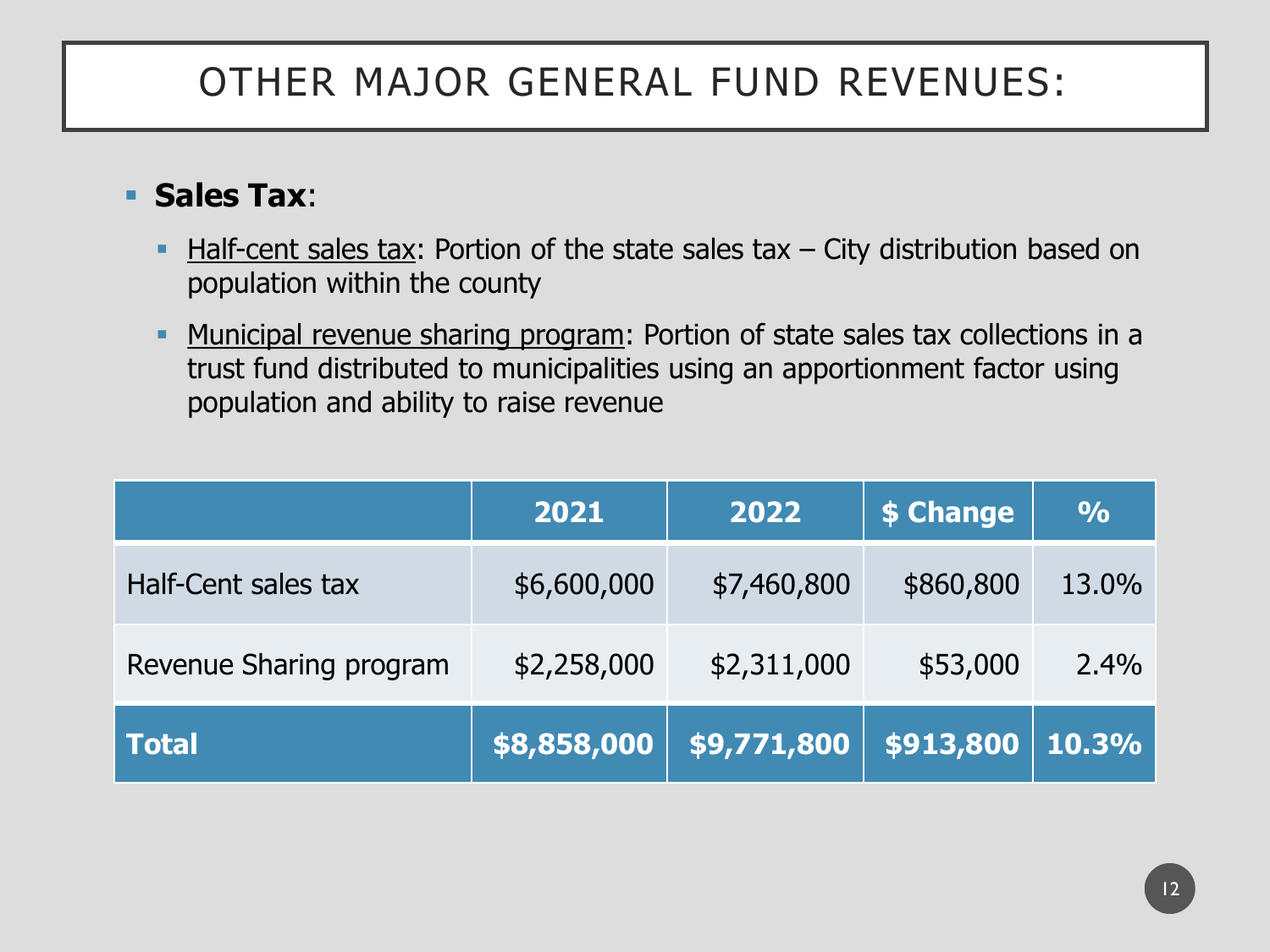- **Franchise Fees:** Grants the privilege/authorization to construct, maintain, operate across the current and future roads, easements, rights-of-way for electric energy (FPL) and natural gas system (TECO Peoples Gas).
	- City receives 5.9% of the revenues from the sale of electricity from FPL and 6% from sales of natural gas from Peoples Gas.

|              | 2021        | 2022        | \$ Change   | %         |
|--------------|-------------|-------------|-------------|-----------|
| FP&L         | \$6,000,000 | \$5,760,000 | (\$240,000) | $(4.0\%)$ |
| Peoples Gas  | \$90,000    | \$90,000    | \$0         | N/A       |
| <b>Total</b> | \$6,090,000 | \$5,850,000 | (\$240,000) | $(3.9\%)$ |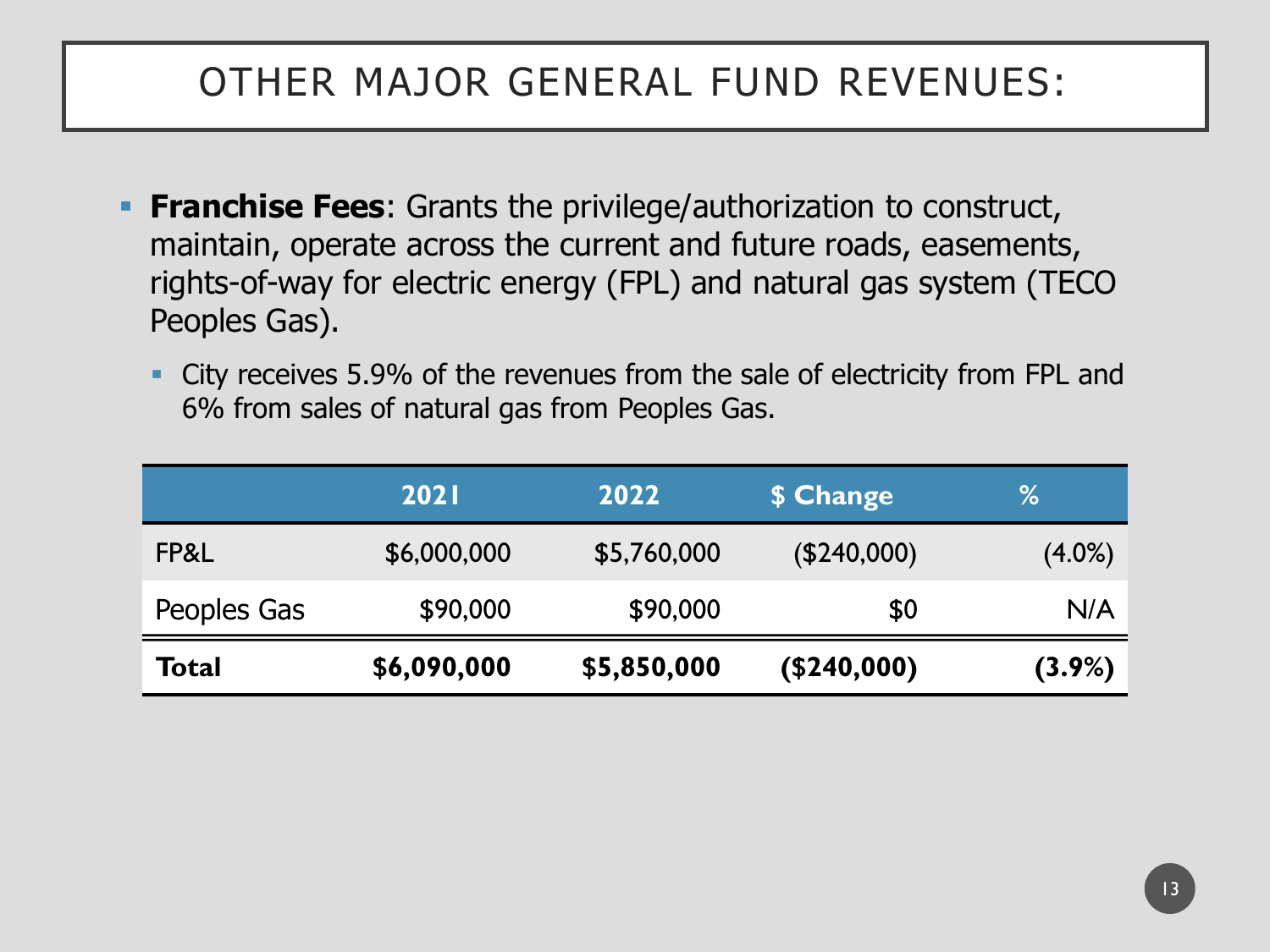**Fire Assessment Fee:** Based on a calls for service methodology

| <b>Property Use Category</b> | <b>Assessment</b><br><b>Unit</b> | <b>Current</b><br><b>Rates</b> |
|------------------------------|----------------------------------|--------------------------------|
| <b>Residential</b>           | <b>Dwelling Unit</b>             | \$77.91                        |
| Commercial                   | Square Feet *                    | \$.0510                        |
| Industrial/Warehouse         | Square Feet *                    | \$.0136                        |
| Government/Institutional     | Square Feet *                    | \$.1190                        |

\* Maximum square feet assessed is 115,800

| <b>2021</b> | 2022        | \$ Change |      |
|-------------|-------------|-----------|------|
| \$4,100,000 | \$4,356,700 | \$256,700 | 6.3% |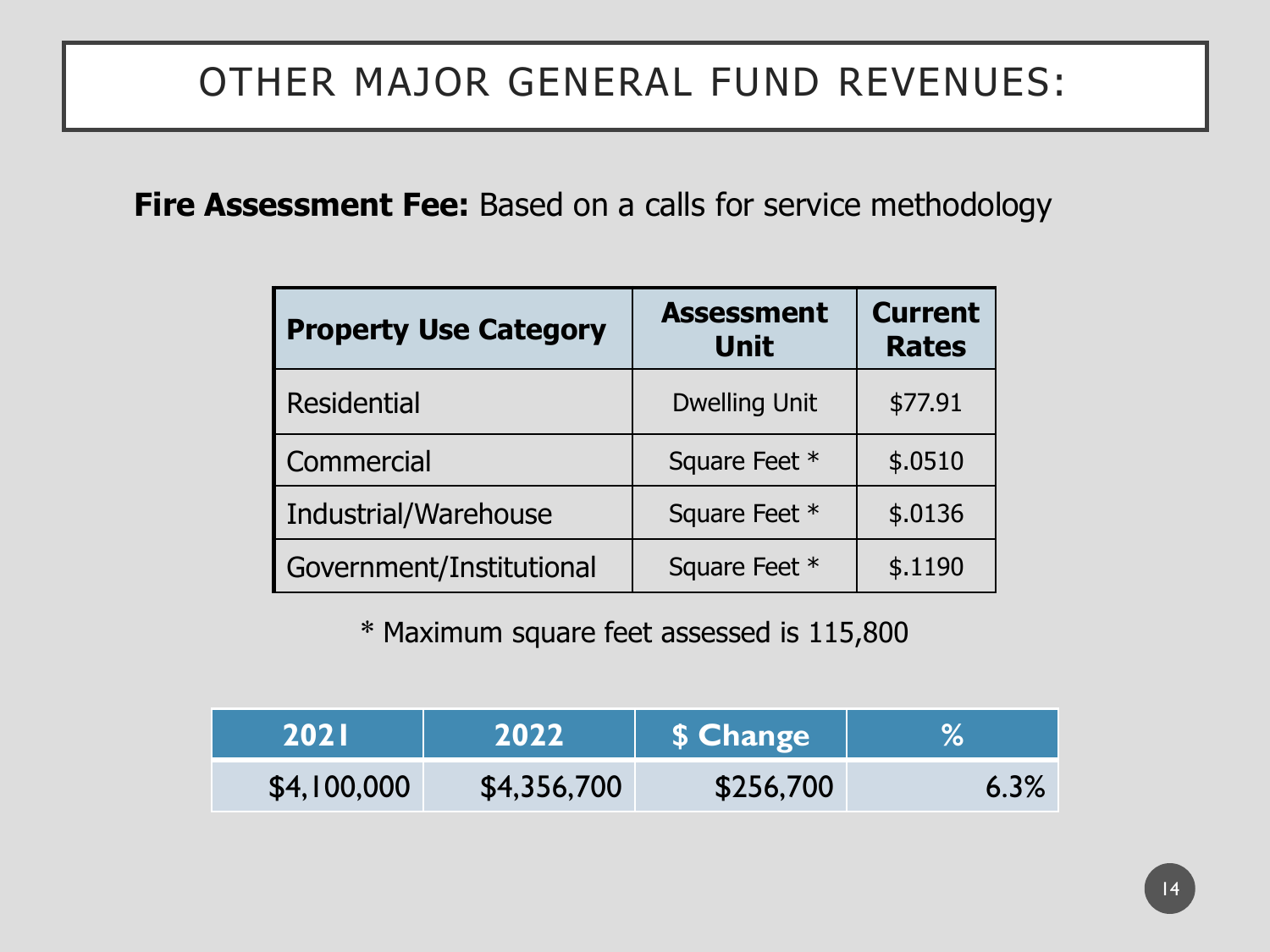#### **Licenses and Permits**:

- Engineering Permit Fees are levied on any work within the rightsof-way, site clearing, grubbing, grading, excavating for fill in, site work and plan review.
- Fire Department Permit Fees are levied for annual fire inspections, fire sprinkler permits, fire drainpipe systems, fire pumps, burn permits, hydrant flow testing, blasting and pollutant storage tank removal.
- Zoning Board Adjustment Fees and Plan Review Fees are levied for zoning plan reviews, tree removal permits, general and special inspections, reinspections and other services.

|                                    | <b>2021</b>  | 2022        | \$ Change      | %         |
|------------------------------------|--------------|-------------|----------------|-----------|
| Licenses and<br><b>Permit Fees</b> | \$10,261,900 | \$9,358,300 | $($ \$903,600) | $(8.8\%)$ |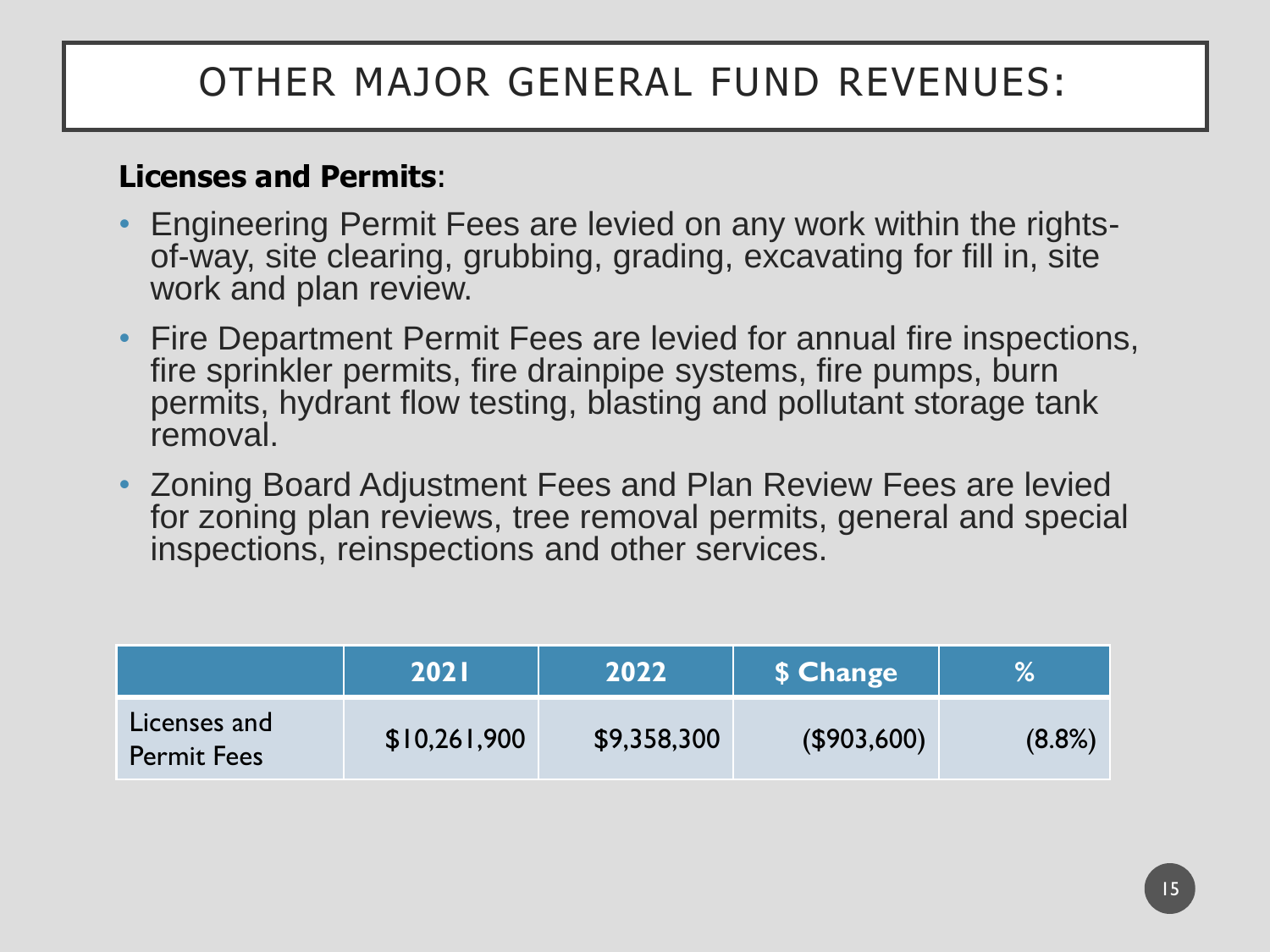#### **General Administration Charge**:

- Charges to other City Funds for General Fund Services including HR, Legal, City Clerk, City Manager, City Council, Finance
- Becomes an expense to the other funds, revenue to General Fund

|                           | <b>2021</b> | 2022        | \$ Change | %    |
|---------------------------|-------------|-------------|-----------|------|
| General Admin.<br>Charges | \$6,408,500 | \$6,625,100 | \$216,600 | 3.4% |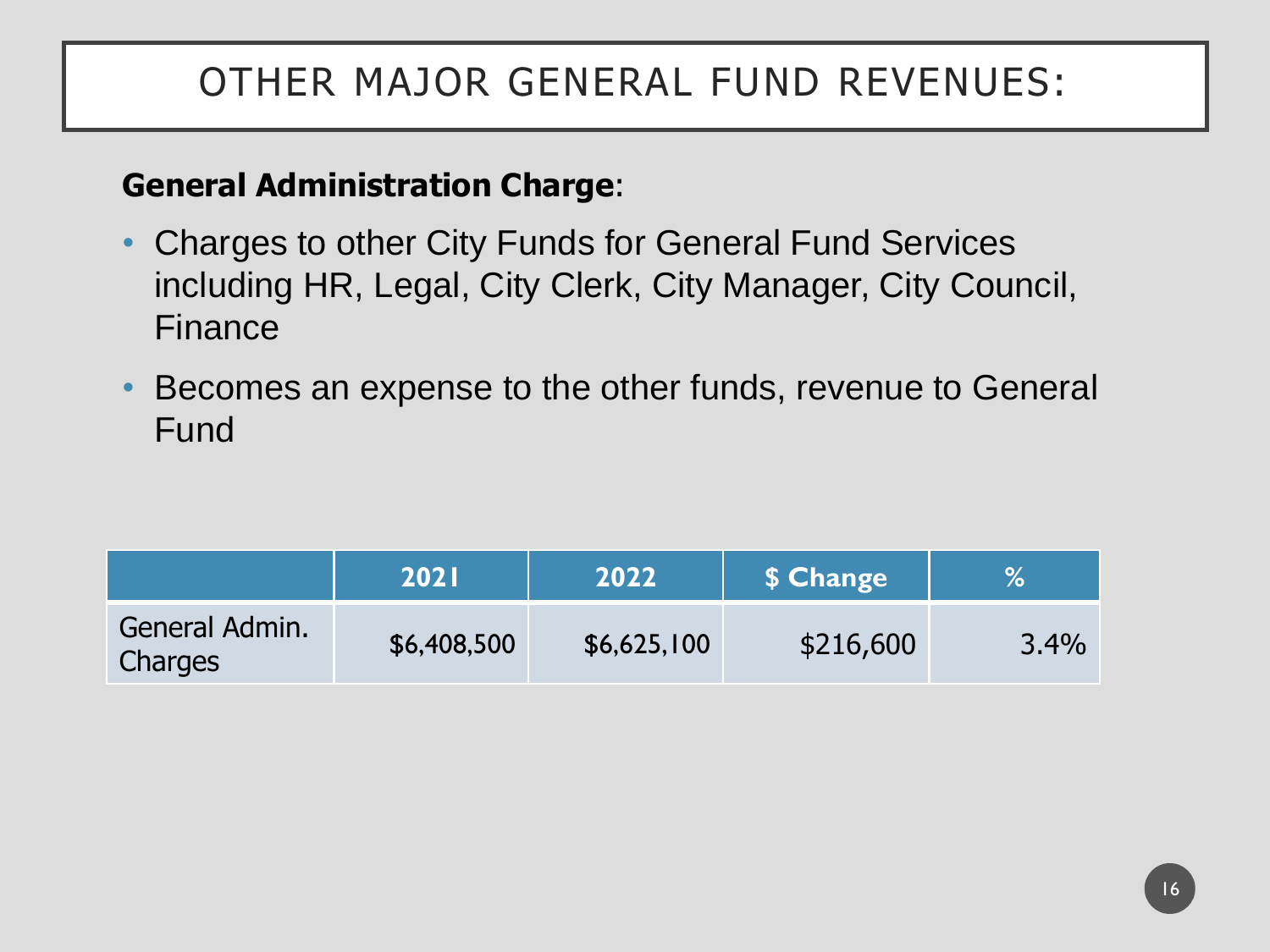- **Communications Tax:** 5.22% tax on communication services defined as voice, data, audio, video, or any other information or signals transmitted by any medium
	- **Examples include local, long distance, and toll telephone; voice over Internet** Protocol telephone; video services; video streaming; direct to home satellite; mobile communications; etc.

|                           | <b>2021</b> | 2022        | \$ Change  |        |
|---------------------------|-------------|-------------|------------|--------|
| <b>Communications Tax</b> | \$3,400,000 | \$3,361,000 | (\$39,000) | (1.1%) |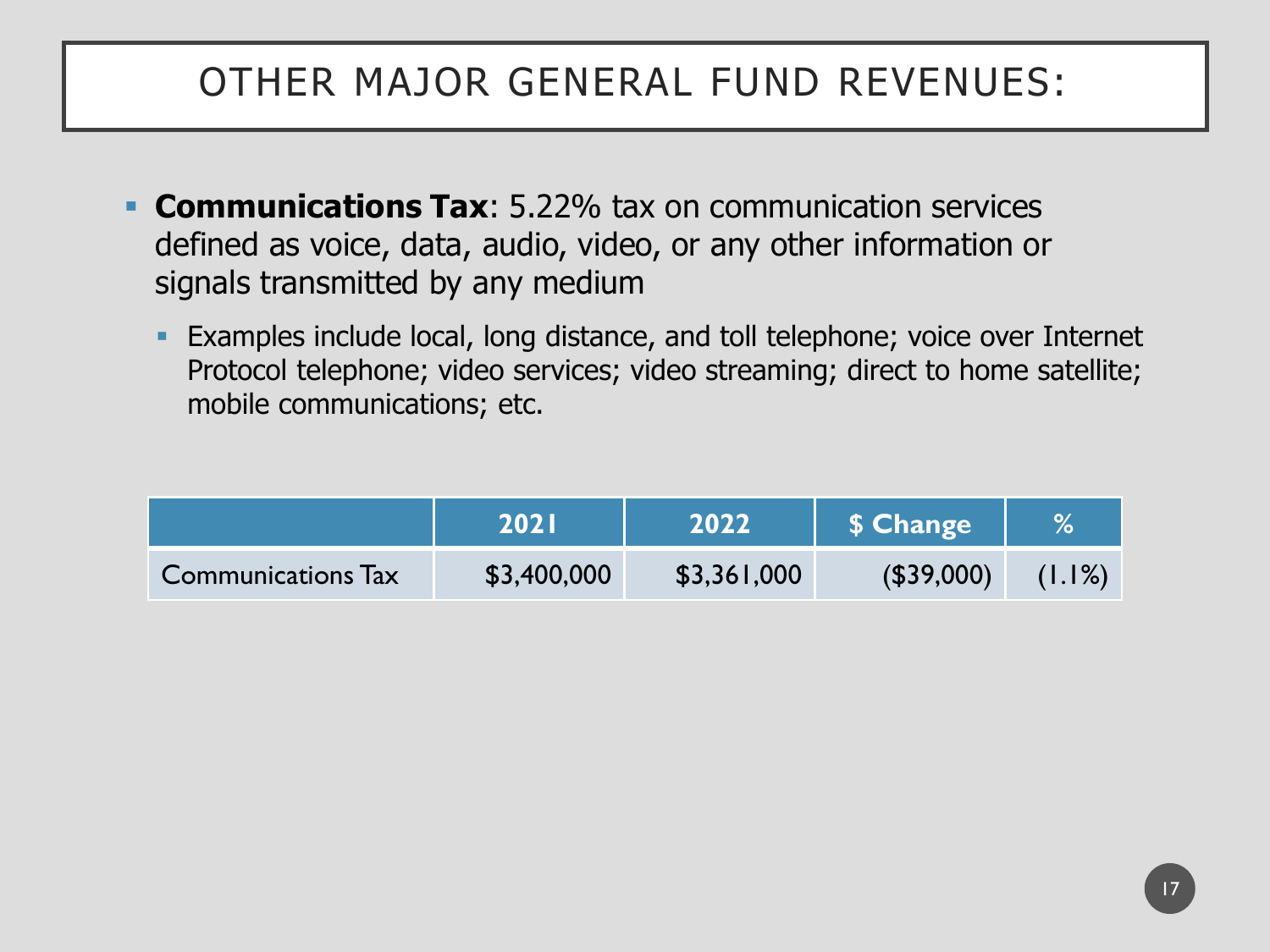- **Local Business Tax:** Tax for the privilege of engaging in or managing of any business, profession or occupation within the City's jurisdiction.
	- Rate of tax is based on business type

|                              | <b>2021</b> | 2022        | \$ Change      | %       |
|------------------------------|-------------|-------------|----------------|---------|
| <b>Business Tax Receipts</b> | \$2,570,000 | \$2,252,500 | $($ \$317,500) | (12.4%) |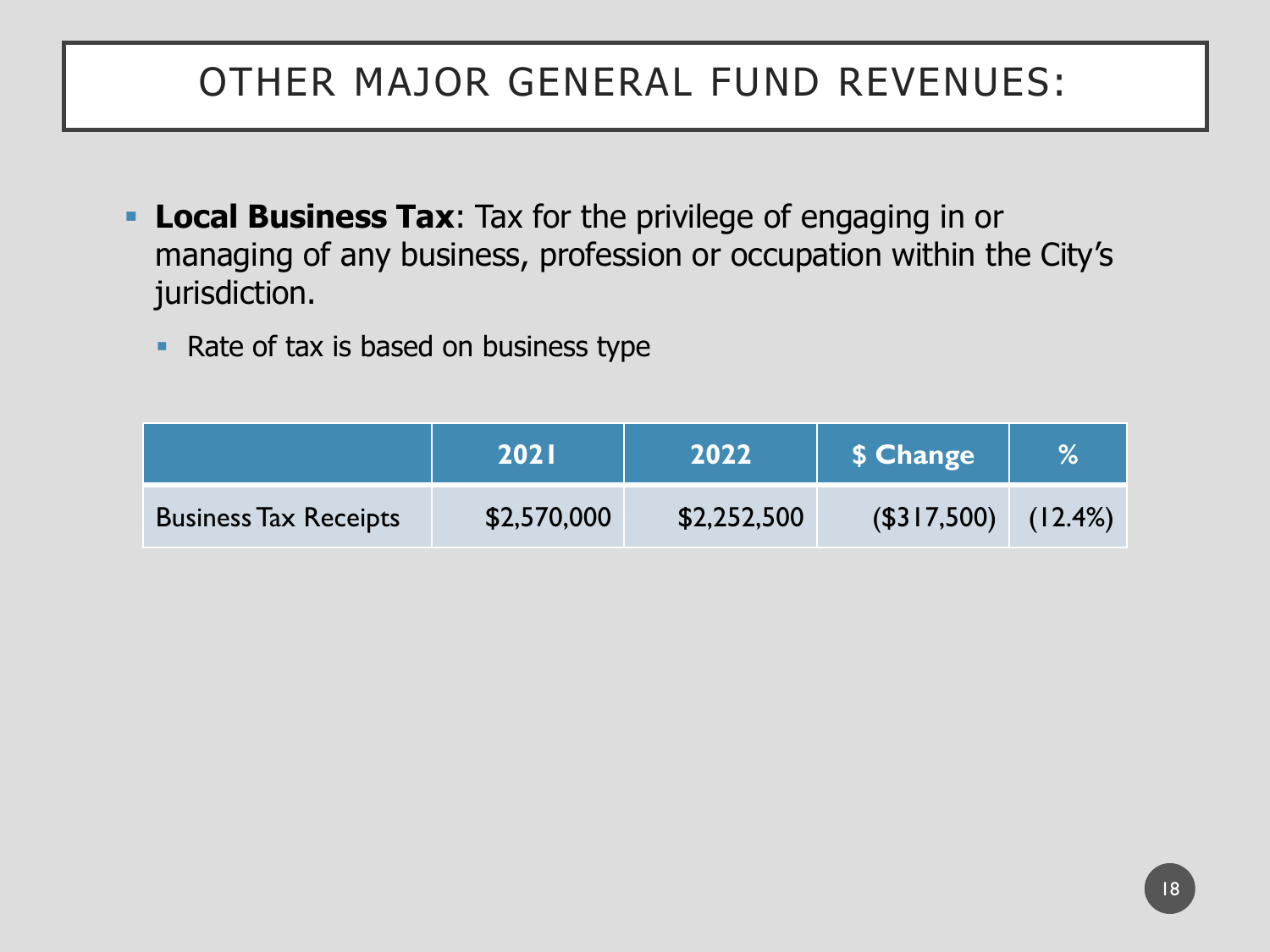- **Payment in Lieu of Taxes (PILT)**: As part of their annual operating expenses, the Utility, Stormwater and Solid Waste systems make payments to the General Fund as follows:
	- Payment in lieu of taxes will be equivalent to the net book value of land, building and infrastructure assets of their respective systems multiplied by the general operating millage rate
	- Payment in lieu of franchise fees will be equivalent to latest closed fiscal year operating revenues multiplied by 6%

|                | 2021        | 2022        | \$ Change    | $\frac{1}{2}$ |
|----------------|-------------|-------------|--------------|---------------|
| <b>Utility</b> | \$7,542,300 | \$7,180,700 | (\$361,600)  | $(4.8\%)$     |
| Stormwater     | \$492,300   | \$403,400   | (\$88,900)   | $(18.1\%)$    |
| Solid Waste    | \$1,111,500 | \$1,093,800 | $(*17,700)$  | $(1.6\%)$     |
| <b>Total</b>   | \$9,146,100 | \$8,677,900 | $(*468,200)$ | $(5.1\%)$     |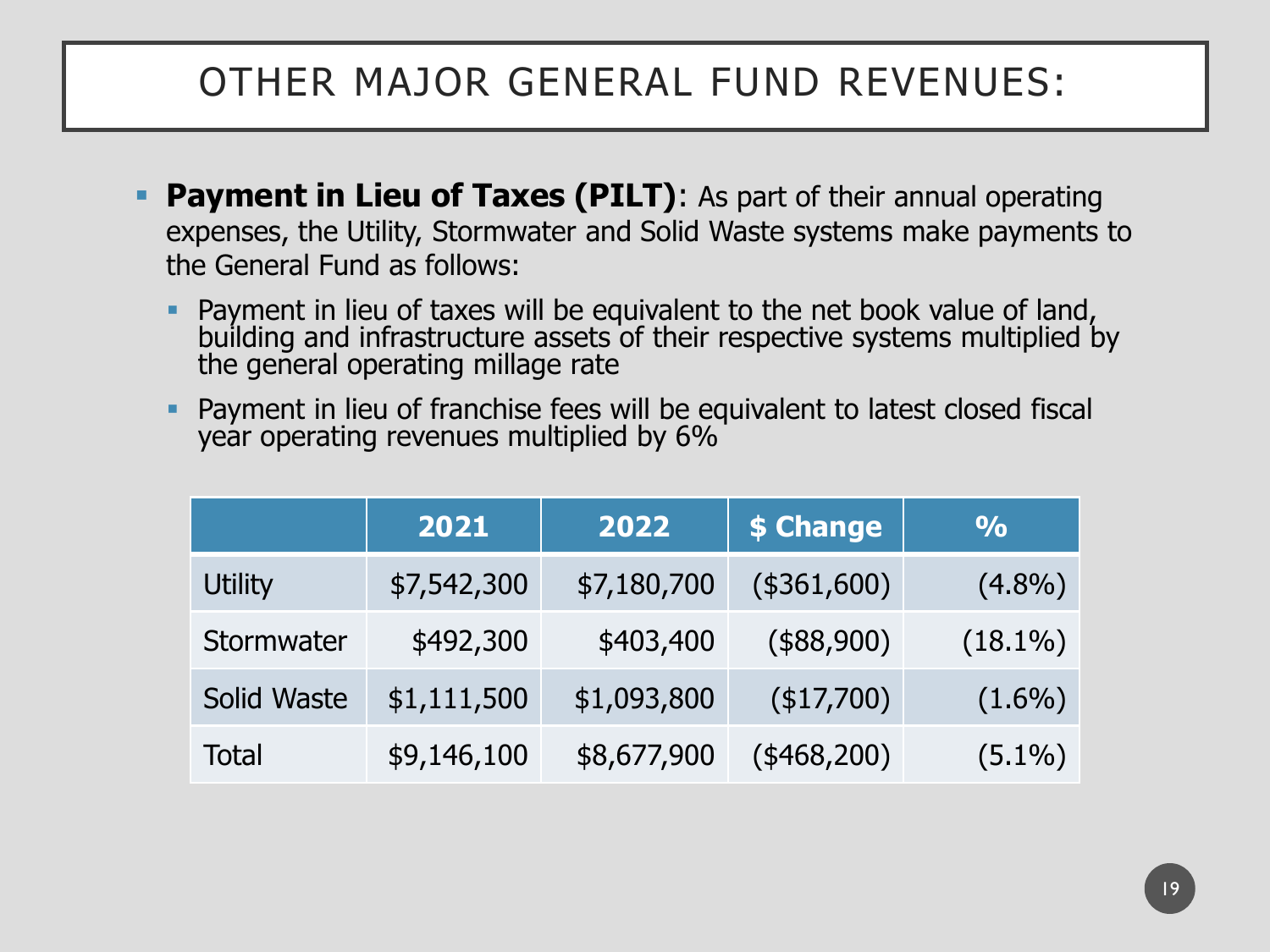

#### OPERATING REVENUE COMPONENTS – TOTAL OF \$125,040,400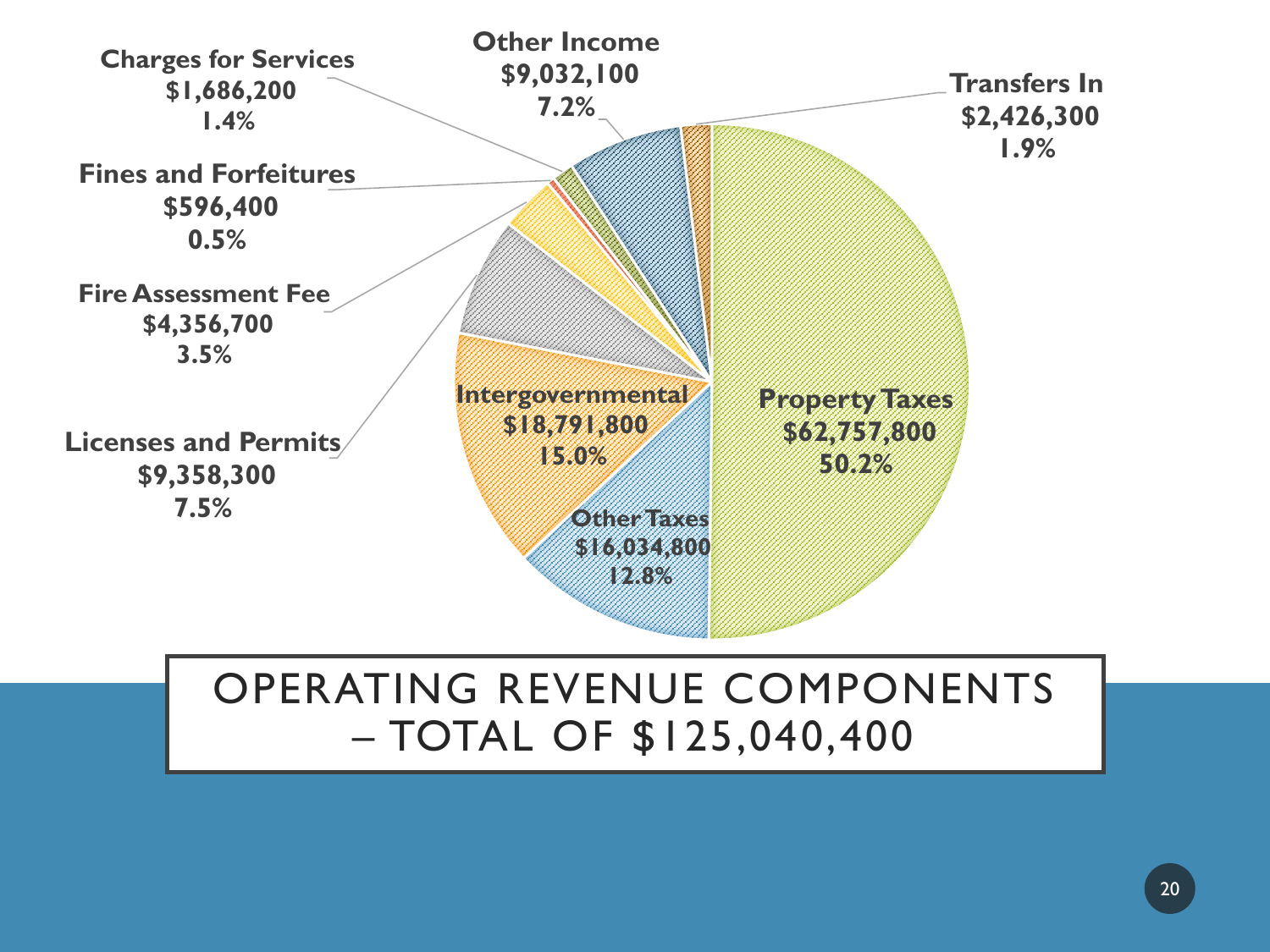## 2022 GENERAL FUND BUDGET EXPENDITURES

- Personnel Costs Highlights:
	- Police union employees Contract expires 9/30/21, currently in negotiations
	- **B** 8 Police Officers covered by the COPS grant moved to General Fund, estimated cost of \$814,700
	- **General union employees Contract expires**  $9/30/21$ **, currently in** negotiations
	- Fire union employees  $-$  Contract in place through  $9/30/23$ 
		- Provides (1) step advancement (3%), plus 1% market adjustment, estimated cost of \$583,400
	- Anticipated 10.0% increase in health insurance premiums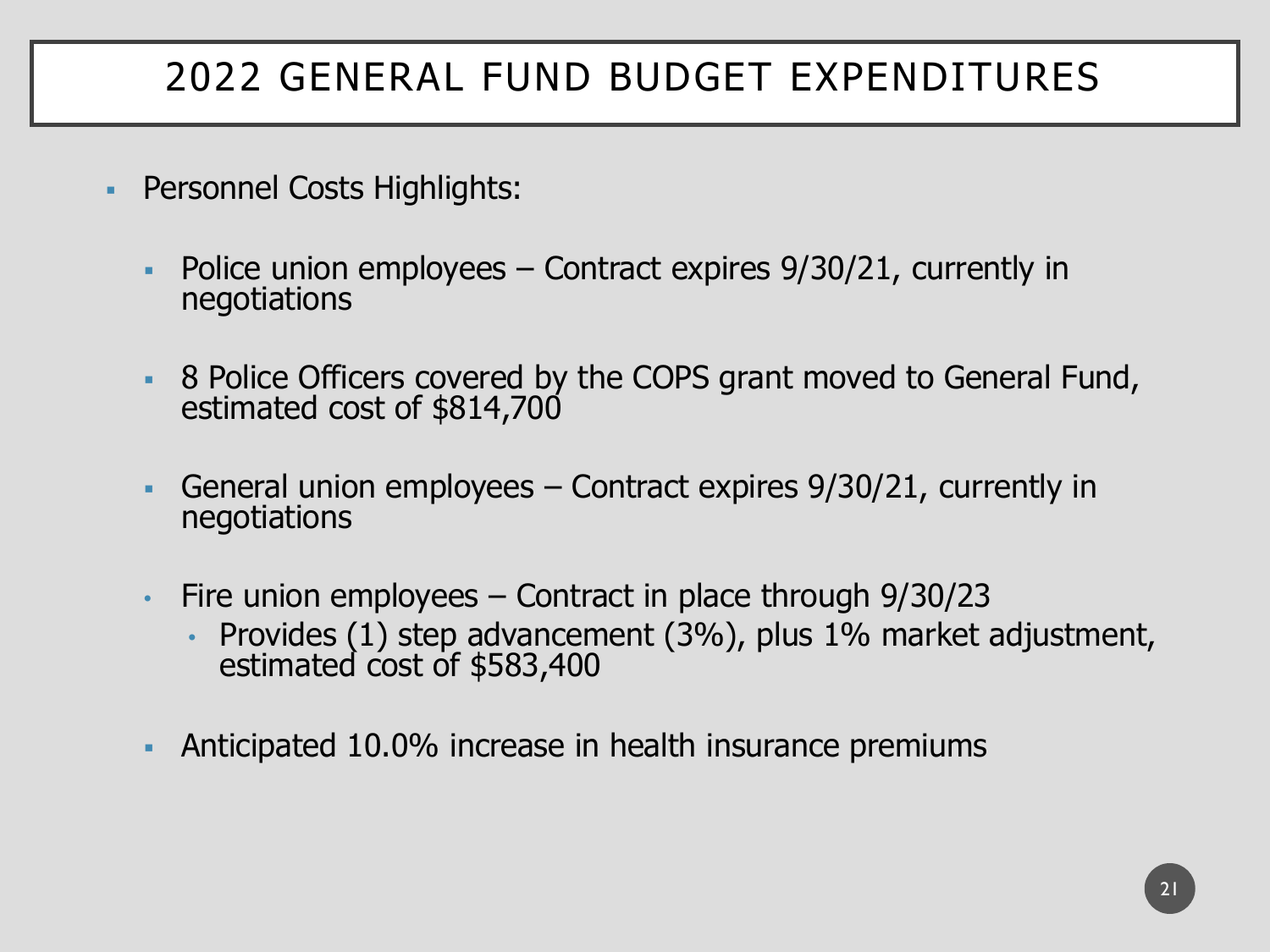# PENSION INFORMATION

- Pension cost as a % of pensionable payroll:
	- Police: from 55.5% to 52.7%
	- Fire: from 73.6% to 79.7%
	- General: 34.7% to 29.4%

#### Unfunded Actuarial Accrued Liability (UAAL):

|              | # in<br><b>Plan</b> | <b>UAAL as of</b><br>10/01/2019 | $\frac{0}{0}$<br><b>Funded</b> | <b>UAAL</b> as of<br>10/01/2020 | $\frac{0}{0}$<br>Funded | \$ Change            |
|--------------|---------------------|---------------------------------|--------------------------------|---------------------------------|-------------------------|----------------------|
| Police       | 423                 | \$56,361,778                    | 72.6%                          | \$53,407,724                    | 75.1%                   | (\$2,954,054)        |
| <b>Fire</b>  | 252                 | \$37,354,007                    | 73.3%                          | \$41,164,264                    | 72.6%                   | \$3,810,257          |
| General      | 1,476               | \$55,120,584                    | 70.4%                          | \$47,469,115                    | 75.7%                   | (\$7,651,469)        |
| <b>Total</b> | 2,151               | \$148,836,369                   |                                | \$142,041,103                   |                         | $($ \$6,795,266) $ $ |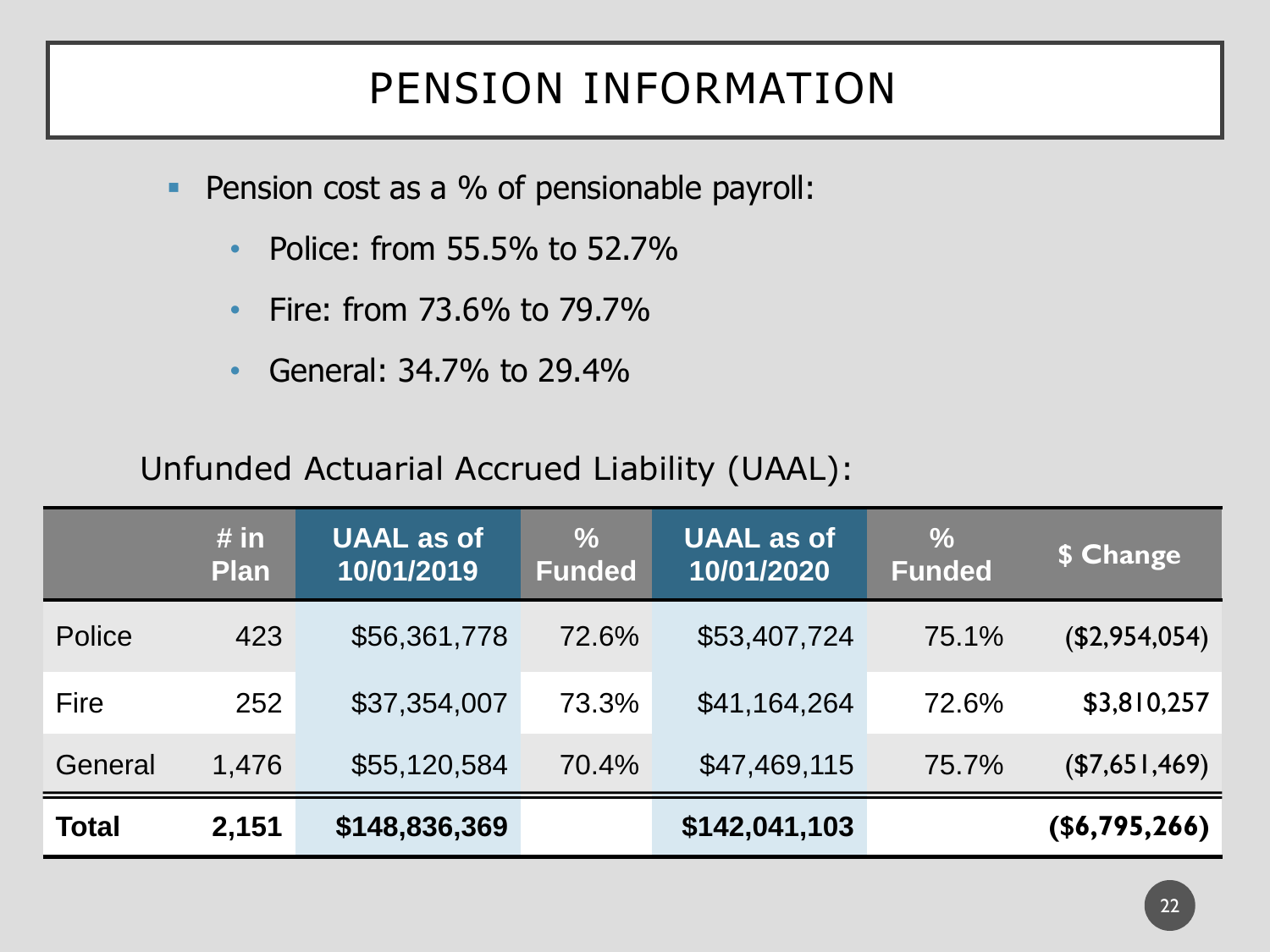#### PERSONAL SERVICES EXPENDITURES SUMMARY

|                                | 2021         | 2022         | \$ Change   | $\frac{9}{6}$ |
|--------------------------------|--------------|--------------|-------------|---------------|
| <b>Total Personal Services</b> | \$84,206,200 | \$87,378,700 | \$3,172,500 | 3.8%          |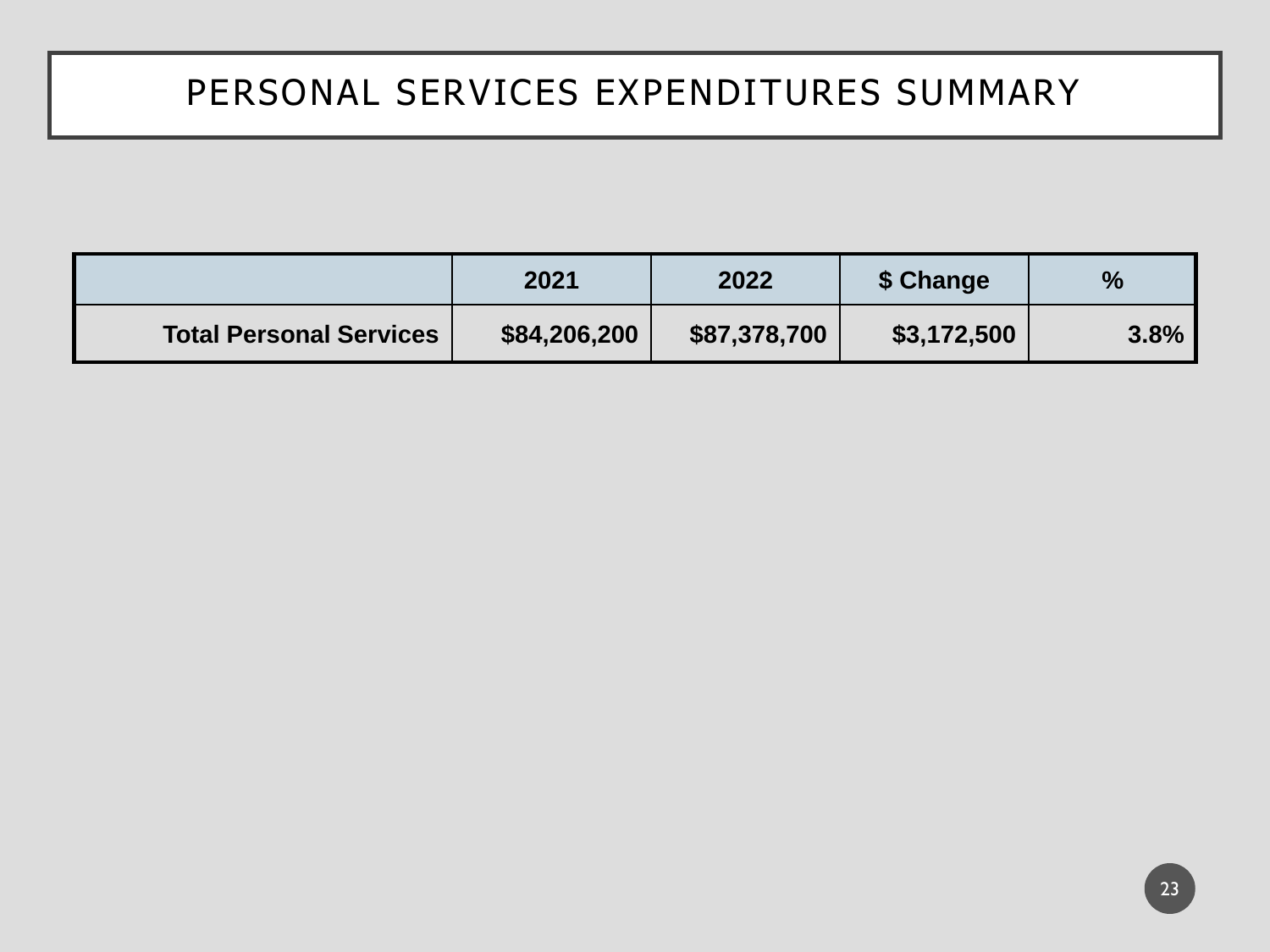# TRANSFERS TO DEBT SERVICE FUNDS

|                               | 2021         | 2022        | \$ Change   | <b>% Change</b> |
|-------------------------------|--------------|-------------|-------------|-----------------|
| <b>2014 Bond</b>              | \$1,248,300  | \$1,248,900 | \$600       | 0.0%            |
| <b>2016 Bond</b>              | \$2,845,900  | \$2,311,700 | (\$534,200) | $-18.8%$        |
| <b>2018 Bond</b>              | \$5,375,000  | \$5,269,700 | (\$105,300) | $-2.0%$         |
| <b>General Line of Credit</b> | \$750,000    | \$1,000,000 | \$250,000   | 33.3%           |
| <b>Total Debt Transfers</b>   | \$10,219,200 | \$9,830,300 | (\$388,900) | $-3.8%$         |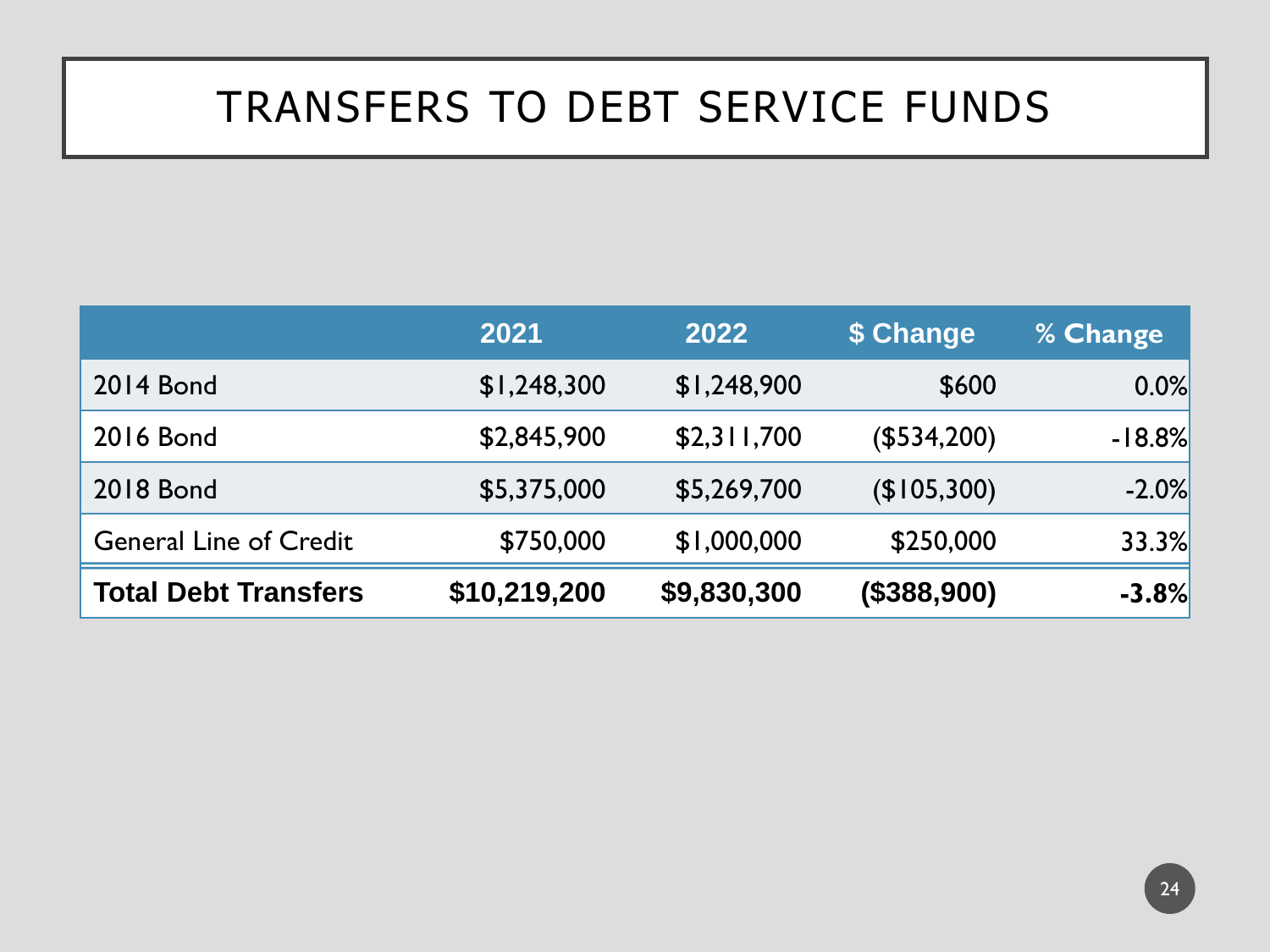# GENERAL LINE OF CREDIT & FUTURE COMMITTED PROJECTS

|                                   | <b>Amount</b> |
|-----------------------------------|---------------|
| 38 Capital Projects as of 5/31/21 | \$44,257,159  |
| Fire Station #19 (micro-station)  | \$650,000     |
| <b>New Police Headquarters</b>    | \$19,000,000  |
| Fire Station #17                  | \$1,500,000   |
| <b>STARS Expansion</b>            | \$17,500,000  |
| Total                             | \$82,907,159  |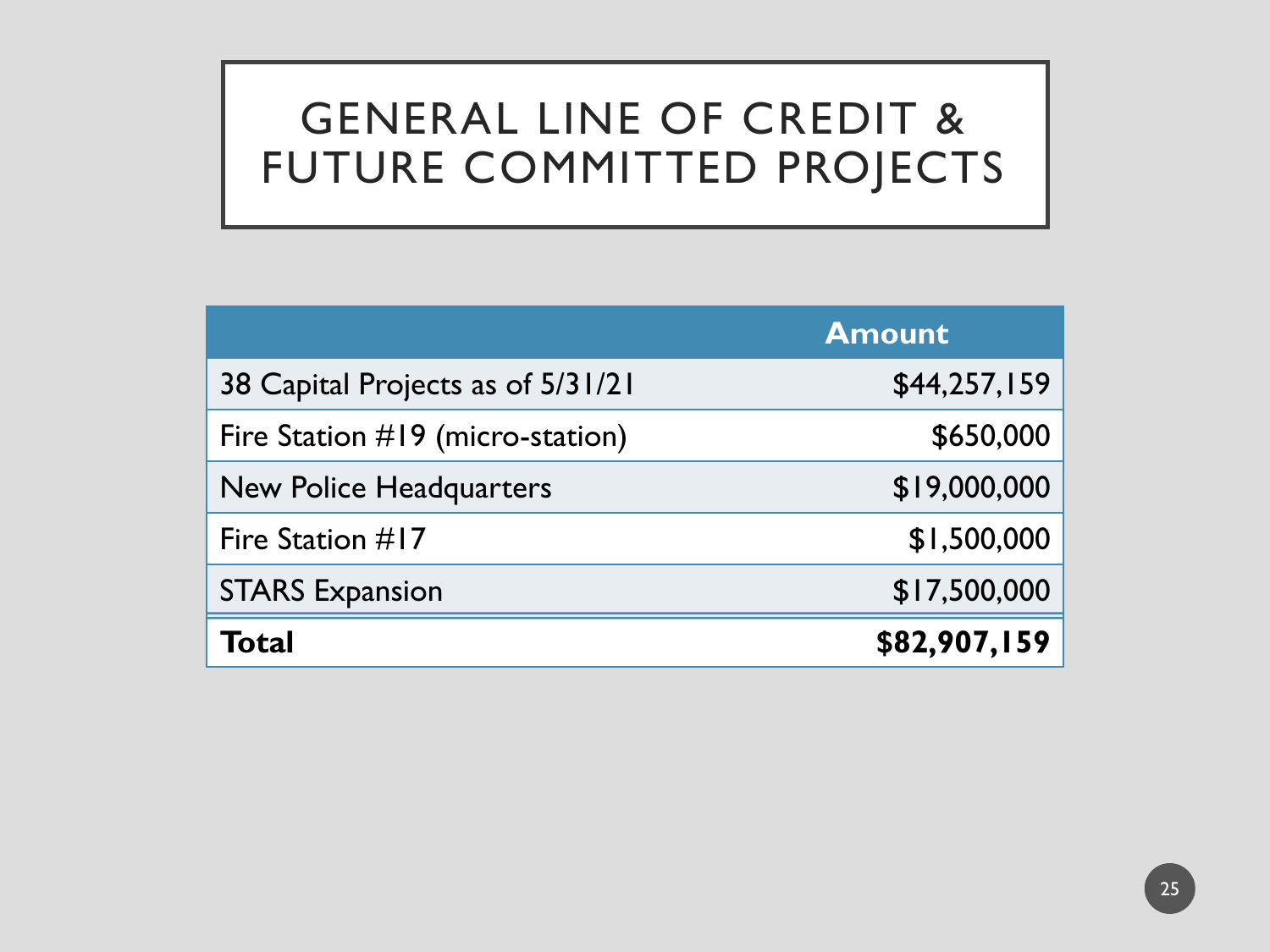# TRANSFERS TO DEBT SERVICE FUNDS

|                                            | 2021         | 2022        | 2023         | 2024         |
|--------------------------------------------|--------------|-------------|--------------|--------------|
| 2014 Bond                                  | \$1,248,300  | \$1,248,900 | \$1,249,100  | \$3,395,800  |
| 2016 Bond                                  | \$2,845,900  | \$2,311,700 | \$3,148,900  | \$1,752,300  |
| <b>2018 Bond</b>                           | \$5,375,000  | \$5,269,700 | \$3,566,200  | \$2,383,300  |
| General Line of<br>Credit                  | \$750,000    | \$1,000,000 | \$0          | \$0          |
| New 2022 Bond<br>$($82.9 \text{ million})$ |              |             | \$3,000,000  | \$6,100,000  |
| Collaboratory<br>$($7.3$ million)          |              |             |              | \$500,000    |
| <b>Total Debt</b><br><b>Transfers</b>      | \$10,219,200 | \$9,830,300 | \$10,964,200 | \$14,131,400 |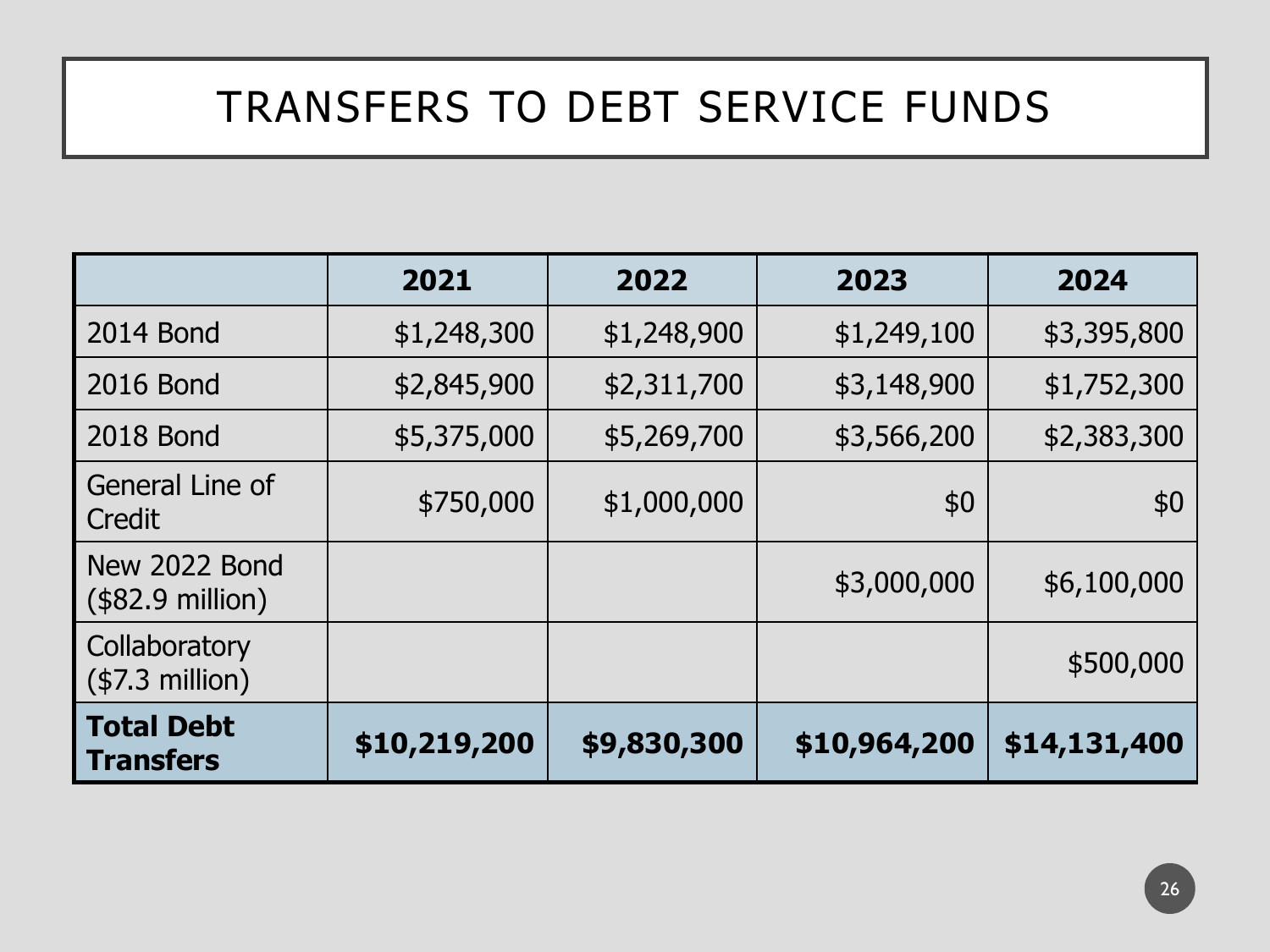# TRANSFERS TO CRA (TIFs)

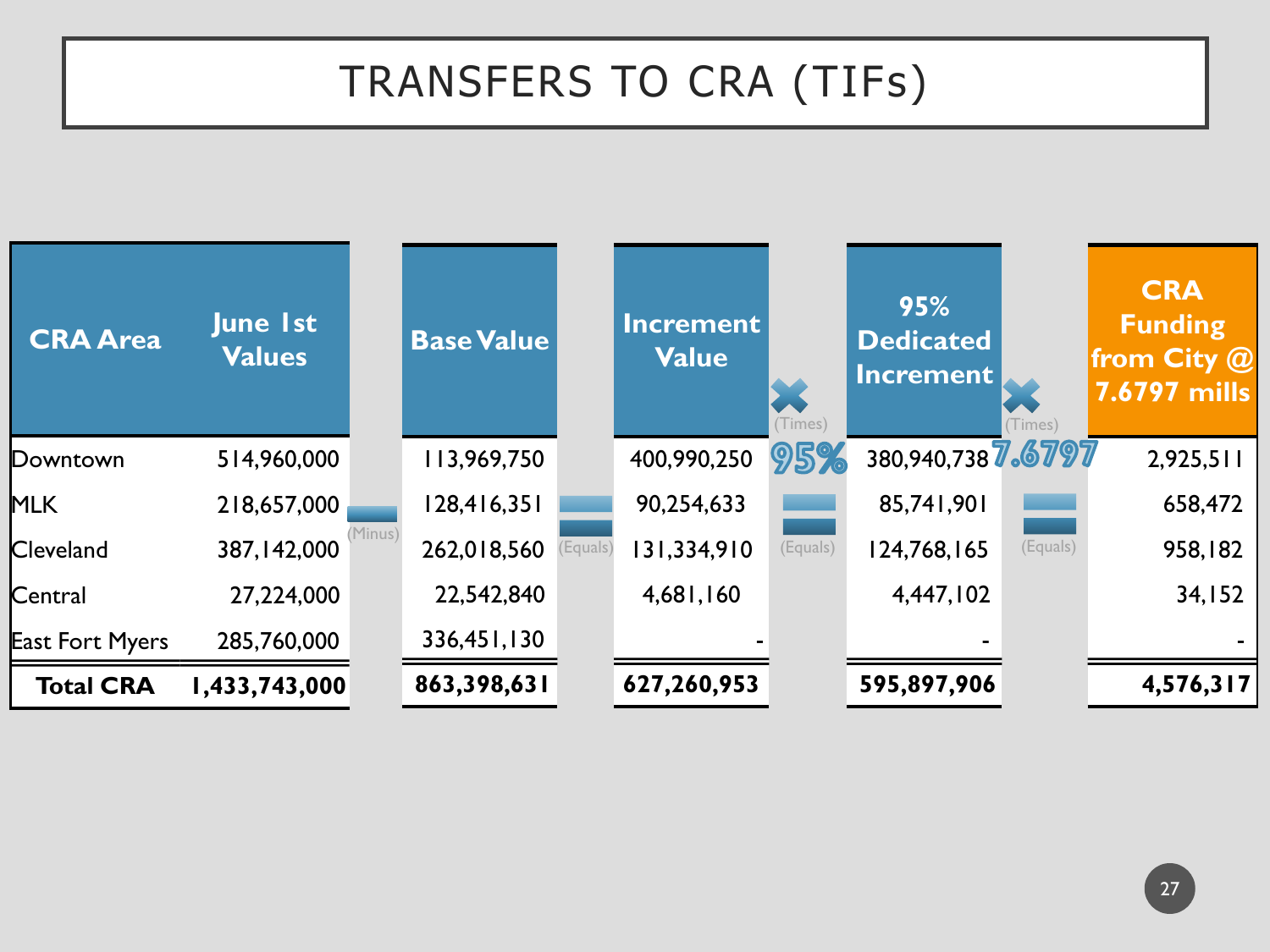

#### EXPENDITURE COMPONENTS – TOTAL OF \$134,500,000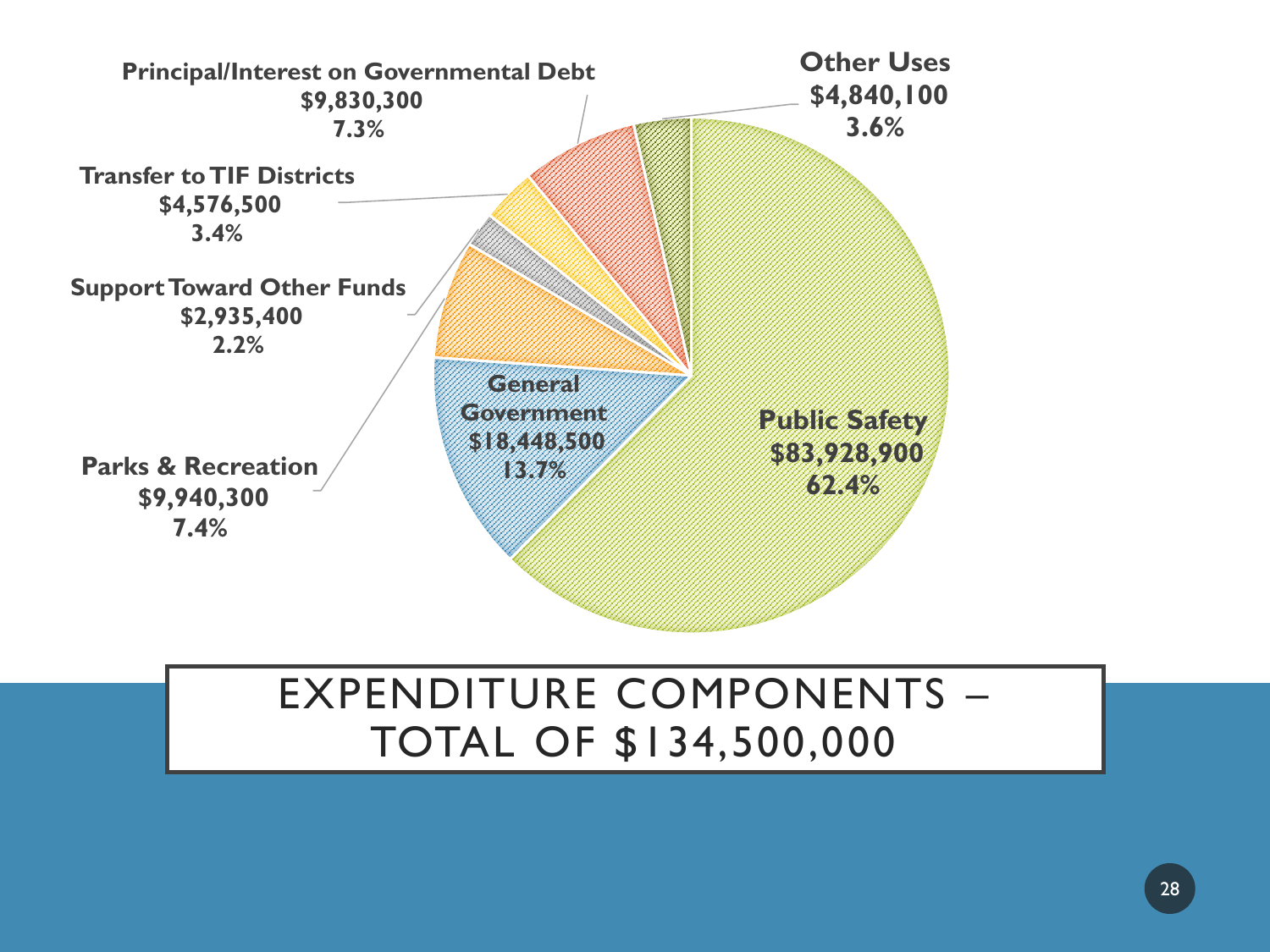#### 2022 GENERAL FUND SUMMARY

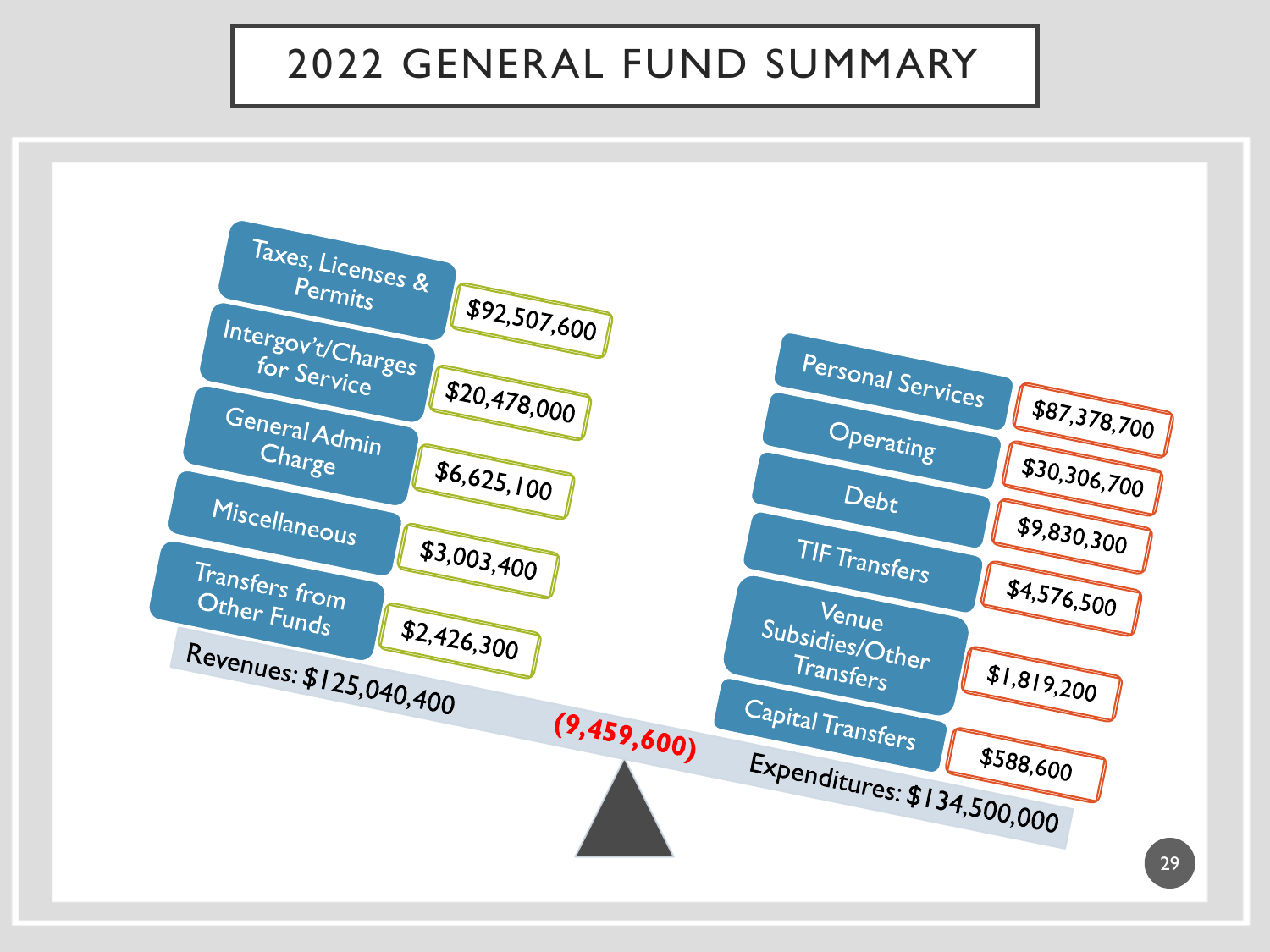## PROJECTED GENERAL FUND RESERVES

|                                                 | <b>Balance</b> |
|-------------------------------------------------|----------------|
| <b>Estimated Reserves, 9/30/2021</b>            | \$26,492,148   |
| Use of Reserves in 2022 Budget                  | (\$9,459,600)  |
| 2022 Estimated Unassigned Reserves              | \$17,032,548   |
|                                                 |                |
| 2022 General Fund Budget                        | \$134,500,000  |
| Unassigned reserves as a % of total 2022 Budget |                |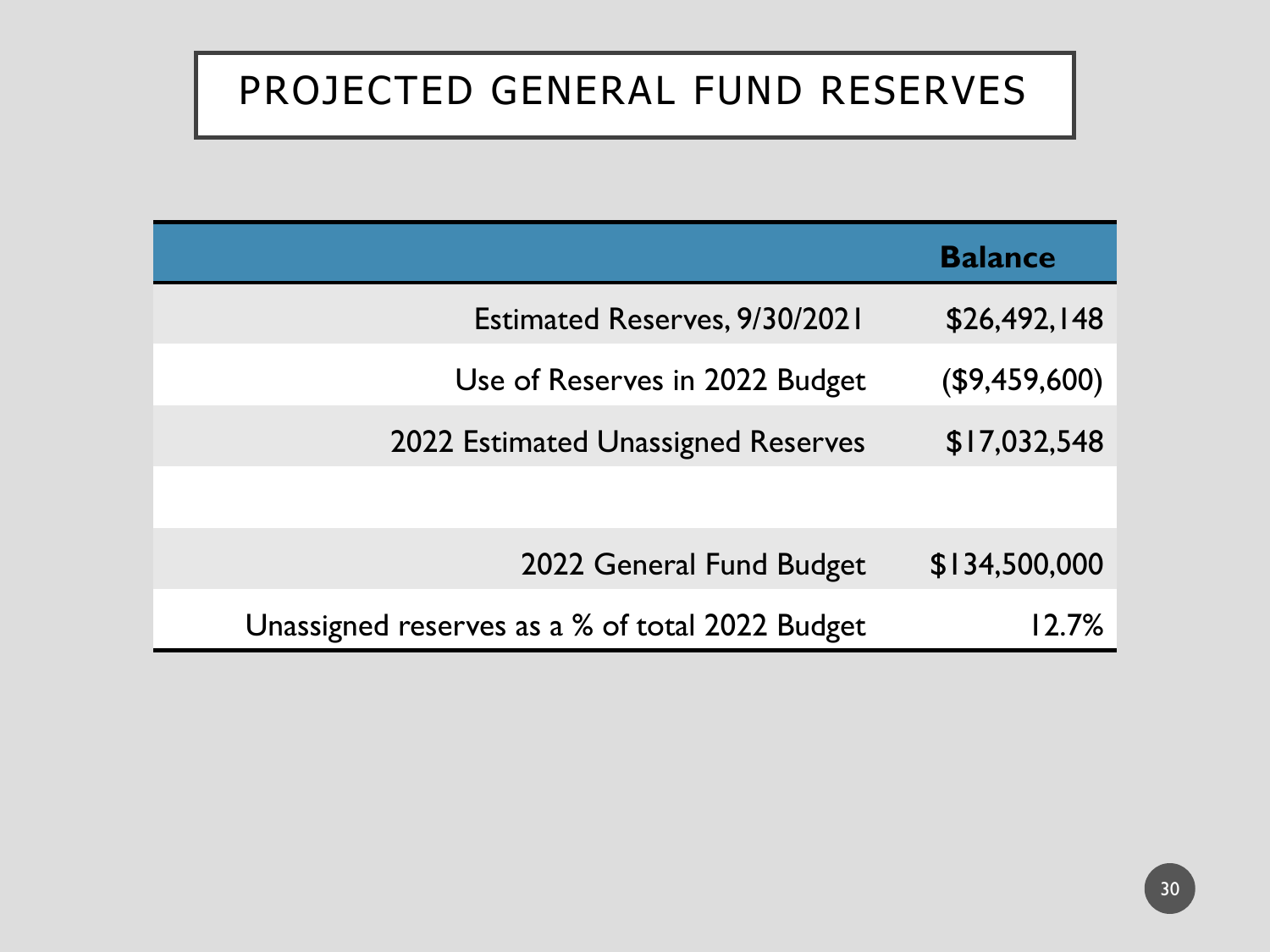#### NOT YET ADDRESSED IN THE FY2022 GENERAL FUND BUDGET

- **ITS and Fleet Maintenance Fund Allocations**
- Subsidies to other funds
- Contract Negotiations for Police and General Unions
	- **Potential increases to salaries** 
		- Salary study
		- **.** \$15 minimum wage requirement
- **EXECUTE:** Staffing Levels 101 new positions requested, cost of  $$8.8$ million
- Operating budget requests for added Professional and Contract Services, Vehicles, Equipment and Technology, cost of \$4.3 million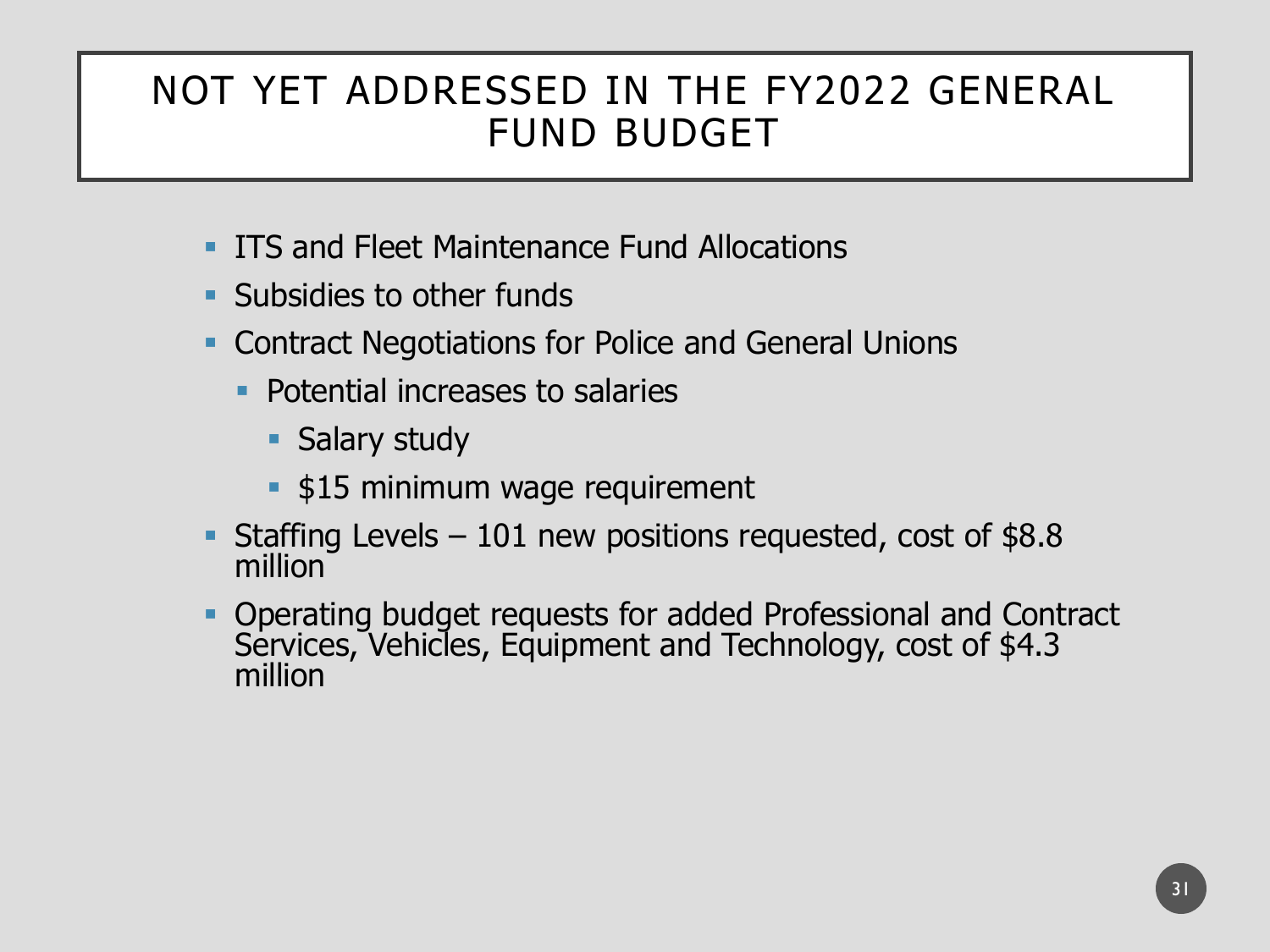#### 2022 GENERAL FUND SUMMARY WITH ALL REQUESTS

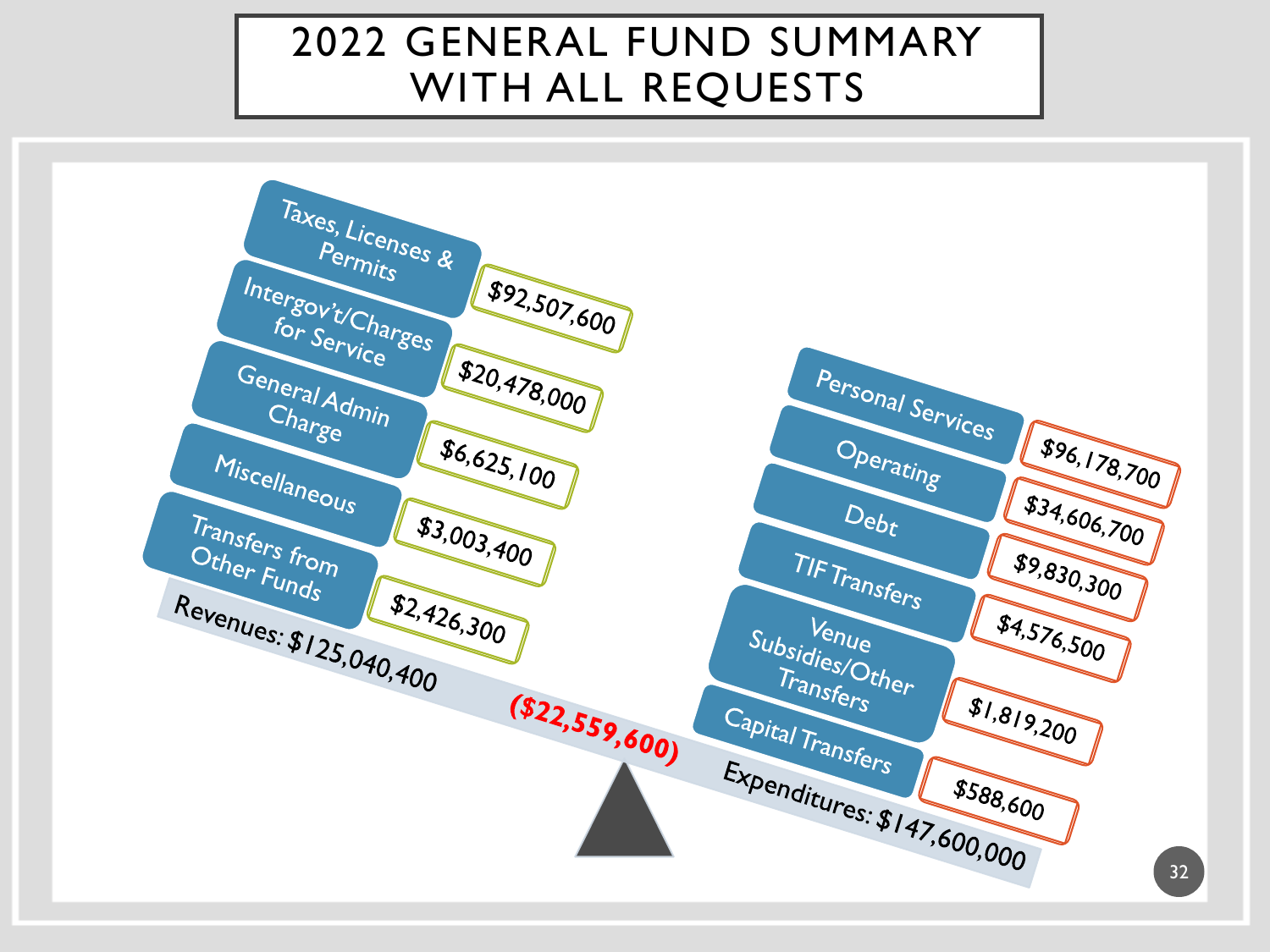#### REVENUES TO REVIEW TO HELP CLOSE THE GAP

- Millage Rate
	- .1 mill=\$817,200
	- A 1% change in valuation=\$627,600
- **Execute Assessment Fee** 
	- Cost of recovery % currently very low

GOAL is for a structurally balanced budget!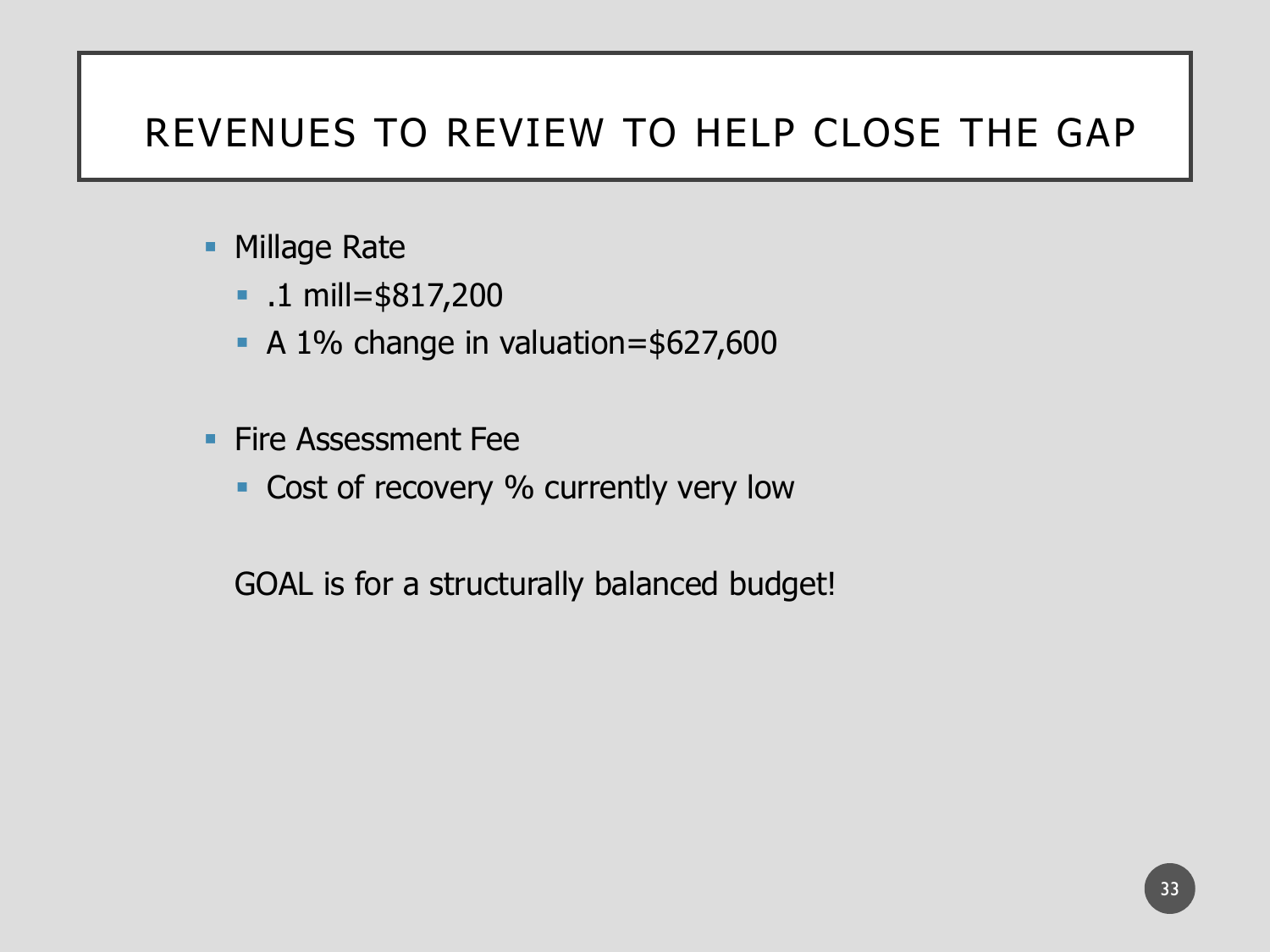- **.** Internal Service Funds All budgeted expenses are charged back to users
	- **Information Technology Services (ITS) Fund** 
		- **Software/program maintenance**
		- **Staffing**
		- **Communications**
	- **Fleet Maintenance Fund** 
		- Materials and parts
		- Fuel prices
	- **Risk Management Fund** 
		- **Workers' Compensation**
		- **Property, casualty insurance**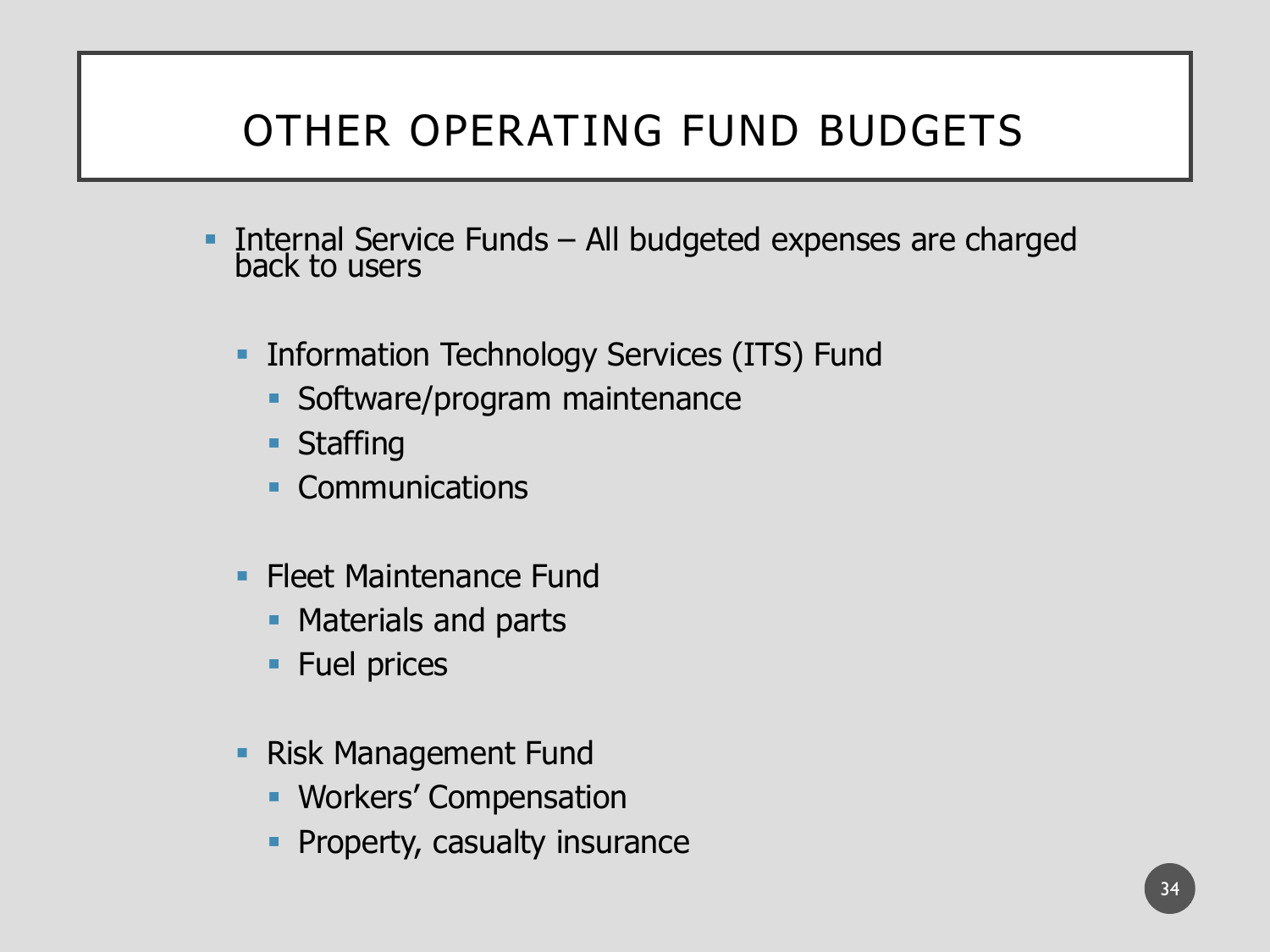- **Special Revenue Funds** 
	- **Street Maintenance Fund** 
		- **Fund supported by Fuel Taxes and State Reimbursements** for street lighting on State Roads in the City
		- 6 cent County fuel tax allocation lowered in January, 2020
		- COVID-19
		- **General Fund subsidy**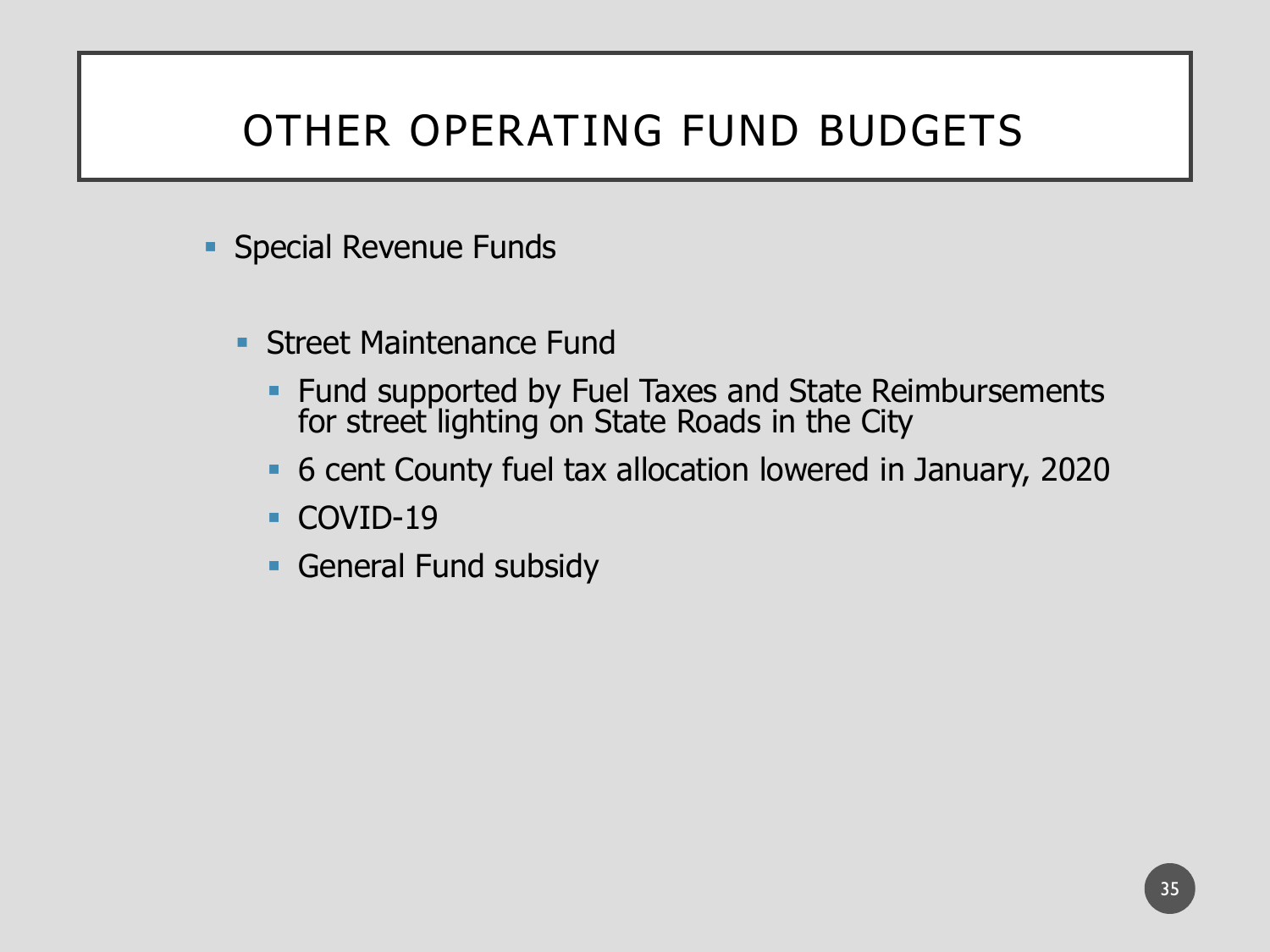- **Enterprise Funds** 
	- **Utility Fund** 
		- **Revenue Sufficiency Analysis**
		- Capital Projects
	- **Stormwater Fund**
	- Parking Fund
		- **Downtown parking needs**
		- **RFP for new on-street parking program**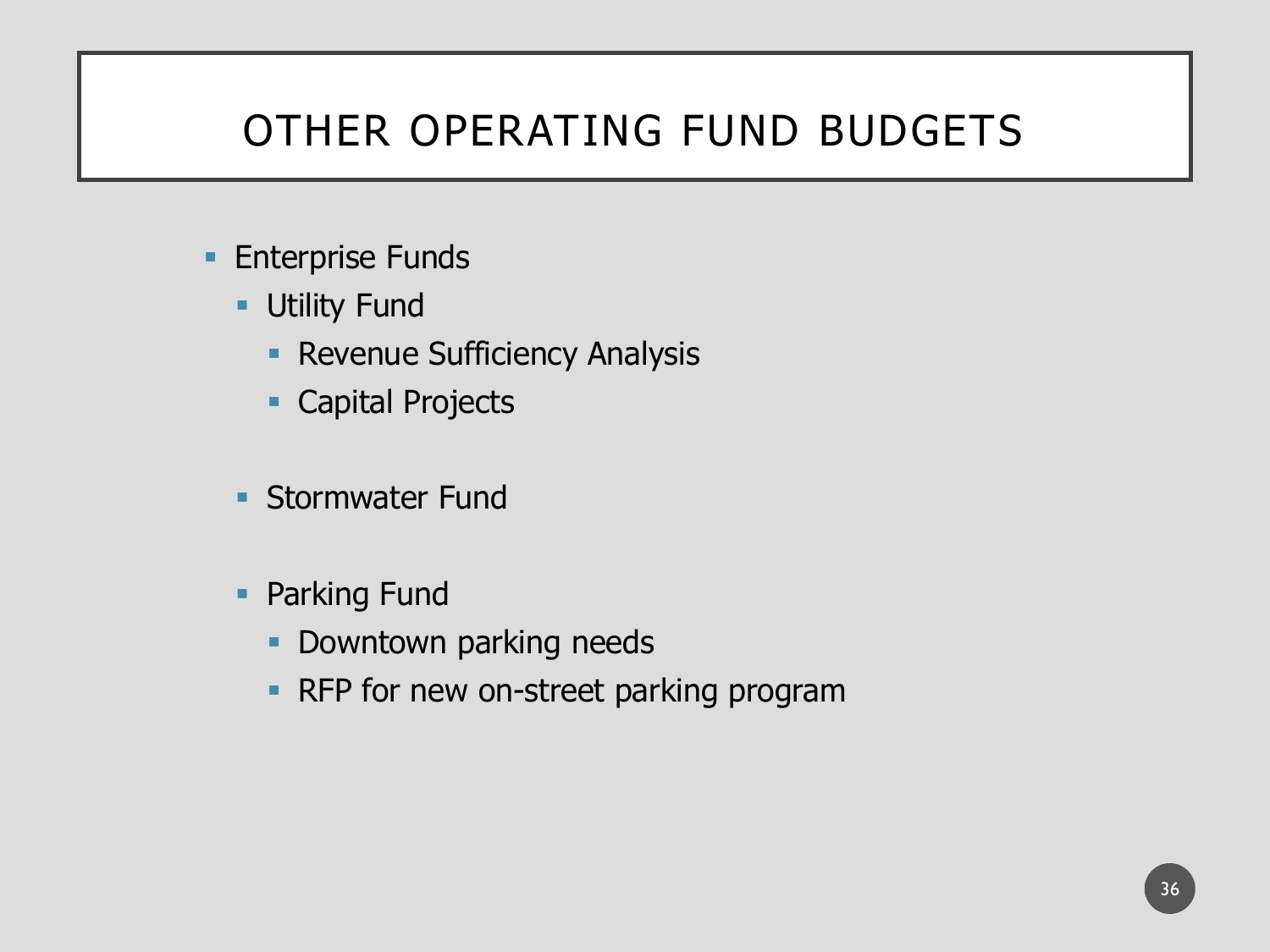- **Enterprise Funds** 
	- **Skatium Fund** 
		- **General Fund subsidy**
		- **City operation vs. RFP**
	- Yacht Basin Fund
		- **City operation vs. RFP**
	- **Golf Course Funds (FMCC and Eastwood)** 
		- **General Fund subsidies**
		- Course equipment
		- Eastwood back 9 renovations
		- FMCC Restaurant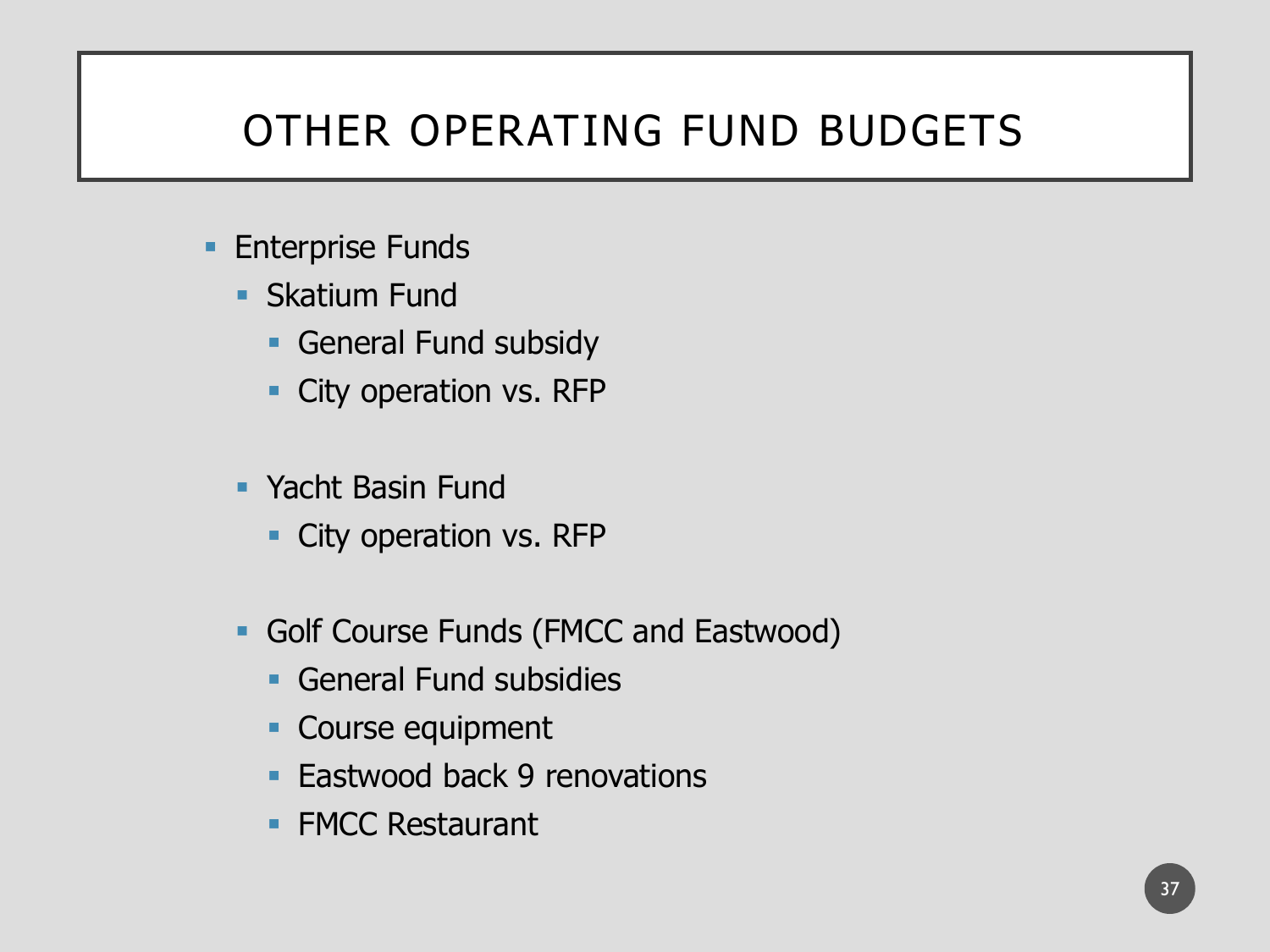- **Enterprise Funds** 
	- Solid Waste Fund
		- **Revenue Sufficiency Analysis**
	- **Building Permits and Inspections Fund** 
		- $\blacksquare$  Review of fee reductions  $\blacksquare$  reserve levels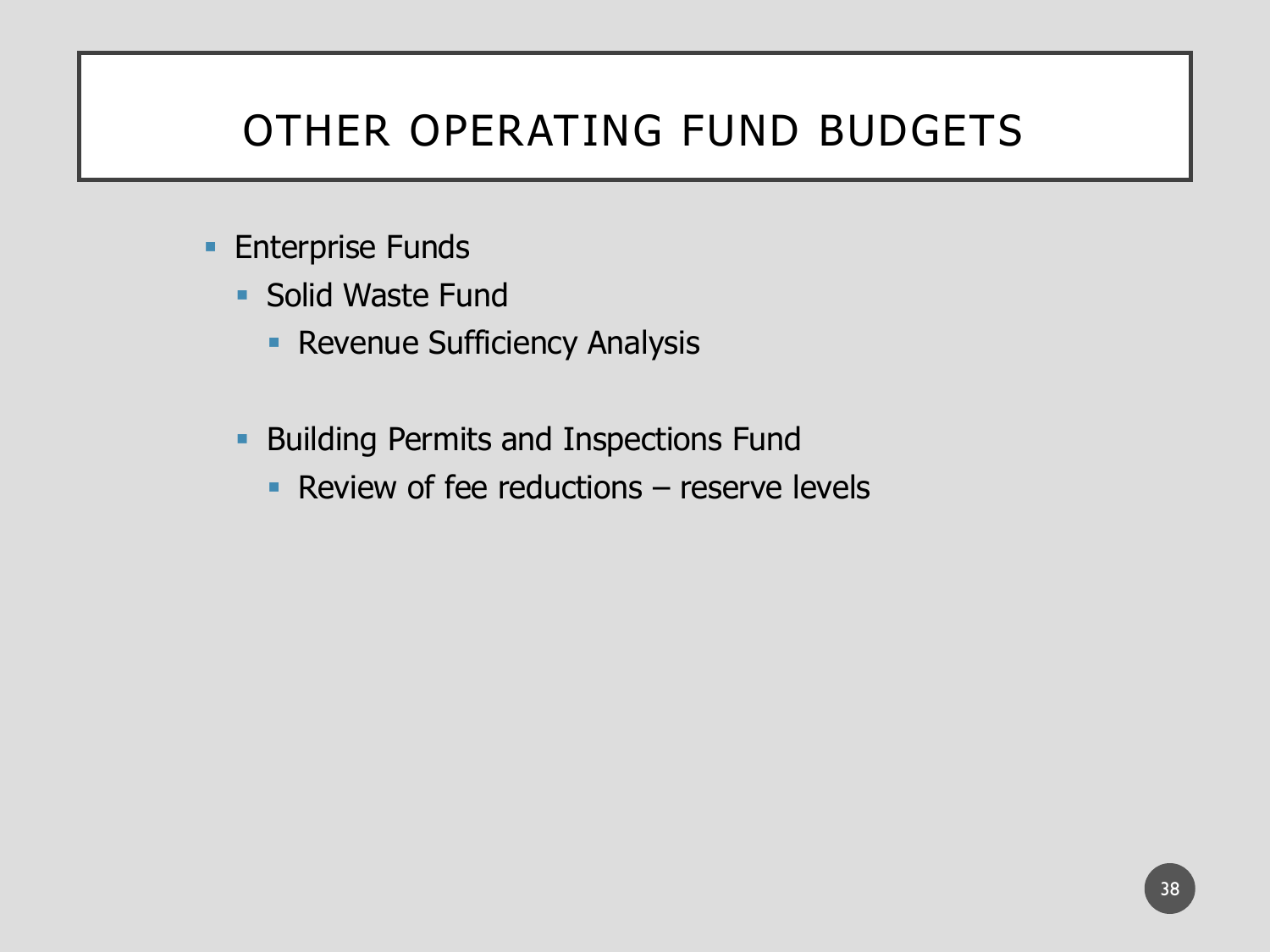# NEXT STEPS



Two Public Hearings regarding the budget are scheduled: September 15<sup>th</sup> and September 27<sup>th</sup>, 2021